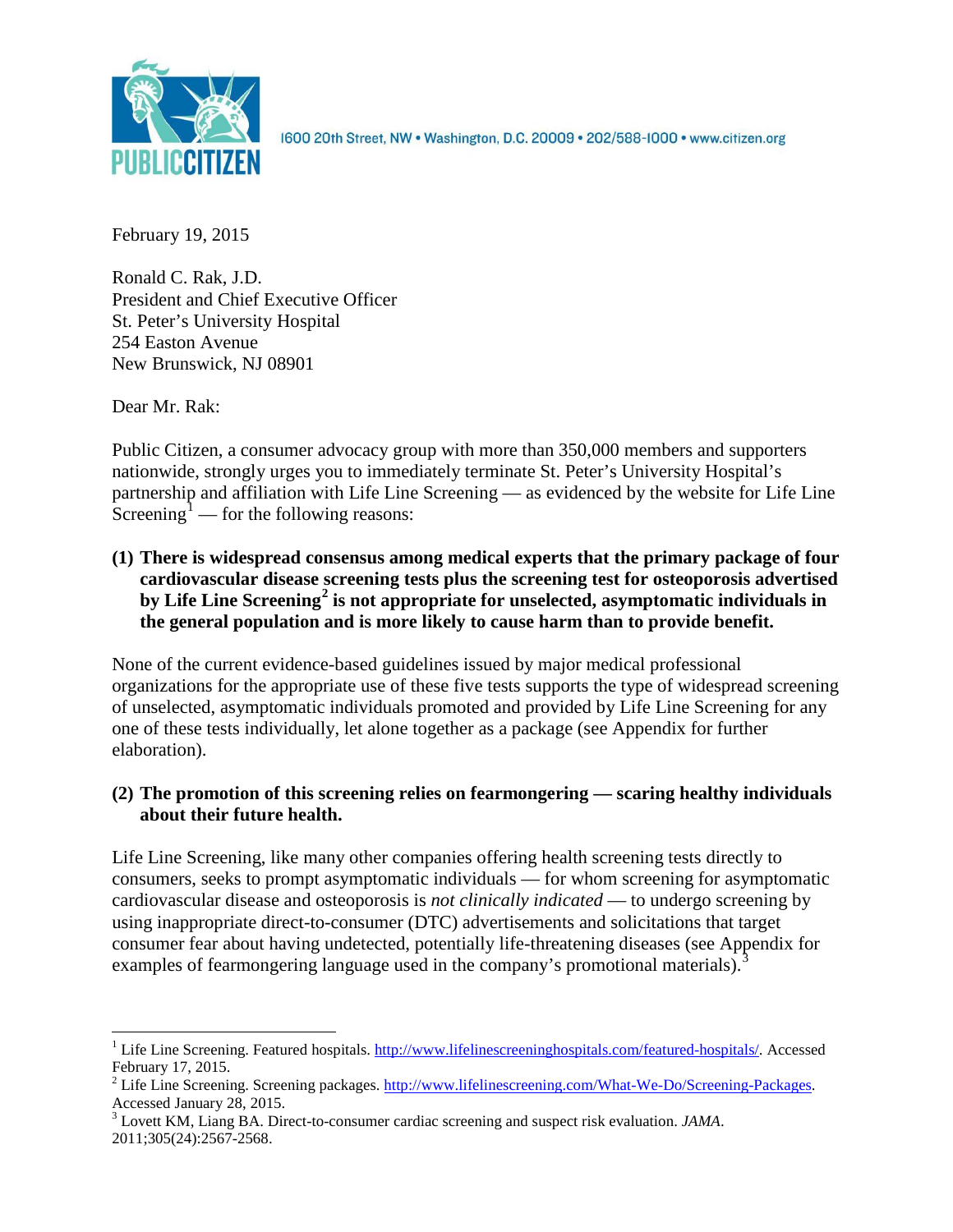## **(3) For many people, false-positive test results from this screening can lead to unfounded anxiety and additional unnecessary, risky, and costly diagnostic procedures and treatment interventions.**[4](#page-1-0),[5](#page-1-1)

Because this screening is performed broadly on *unselected, predominantly asymptomatic populations* (i.e., those not at significant risk), many people will have false**-**positive test results. False-positive results can cause unfounded anxiety and lead to additional diagnostic procedures and treatments, exposing screened individuals to additional risk of physical harm without providing offsetting benefits.

In addition to physical and psychological harms, false-positive results from medically inappropriate screening tests also cause financial harms to the people screened and to others. Unnecessary costs are borne *directly* by the screened patients/consumers for the initial screening and for some of the unnecessary follow-up testing and treatment interventions. Additionally, *indirect* cost to the broader insured population results from insurance companies passing on the costs of superfluous follow-up testing and treatment via increased premiums.

## **(4) Screening unselected, asymptomatic people will lead to** *overdiagnosis***, which occurs when individuals are diagnosed with conditions that will never cause symptoms or death.**

Some individuals undergoing inappropriate screening will have certain true-positive abnormal results, leading to the diagnosis of conditions that will never cause symptoms or death, a problem known as overdiagnosis.<sup>[6](#page-1-2)</sup> As with false-positive test results, overdiagnosis leads to unnecessary anxiety and unnecessary medical interventions. For example, imaging tests, such as the ultrasound cardiovascular disease screening tests offered by Life Line Screening, can detect abnormalities that for many people are minor and not destined to ever progress enough to cause symptoms or death; these people cannot benefit from treatment. In fact, they can only be harmed. When healthy people are systematically encouraged to get screened, overdiagnosis and the problems caused by it are made worse.<sup>[7](#page-1-3)</sup>

# **(5) The promotion and provision of this screening is** *unethical***.**

First, it is exploitative for Life Line Screening to profit from the promotion of medically nonbeneficial testing through the use of misleading advertisements and solicitations that play on people's fear. Second, this screening violates the ethical principles of beneficence (the duty to promote good and act in the best interest of the patient and the health of society) and nonmaleficence (the duty to do no harm to patients).  $8.9$  $8.9$  $8.9$  Finally, direct-to-consumer promotional

<span id="page-1-4"></span>2012;157(10):747-748.

<span id="page-1-5"></span><span id="page-1-0"></span><sup>4</sup> Lovett KM, Liang BA. Direct-to-consumer cardiac screening and suspect risk evaluation. *JAMA*.

<span id="page-1-1"></span><sup>2011;305(24):2567-2568.</sup> <sup>5</sup> Perry S. Buyer beware on 'direct-to-consumer' health screenings. March 21, 2012. *MinnPost.*  [http://www.minnpost.com/second-opinion/2012/03/buyer-beware-direct-consumer-health-screenings.](http://www.minnpost.com/second-opinion/2012/03/buyer-beware-direct-consumer-health-screenings) Accessed January 14, 2015.

<span id="page-1-2"></span><sup>6</sup> Welch HG, Schwartz LM, Woloshin S. *Overdiagnosed: Making People Sick in the Pursuit of Health*. 1st ed. Boston, MA: Beacon Press; 2011: at *xiv*.<br><sup>7</sup> *Ibid*. Page 44.<br><sup>8</sup> Wallace EA, Schumann JH, Weinberger SE. Ethics of commercial screening tests. *Ann Intern Med*.

<span id="page-1-3"></span>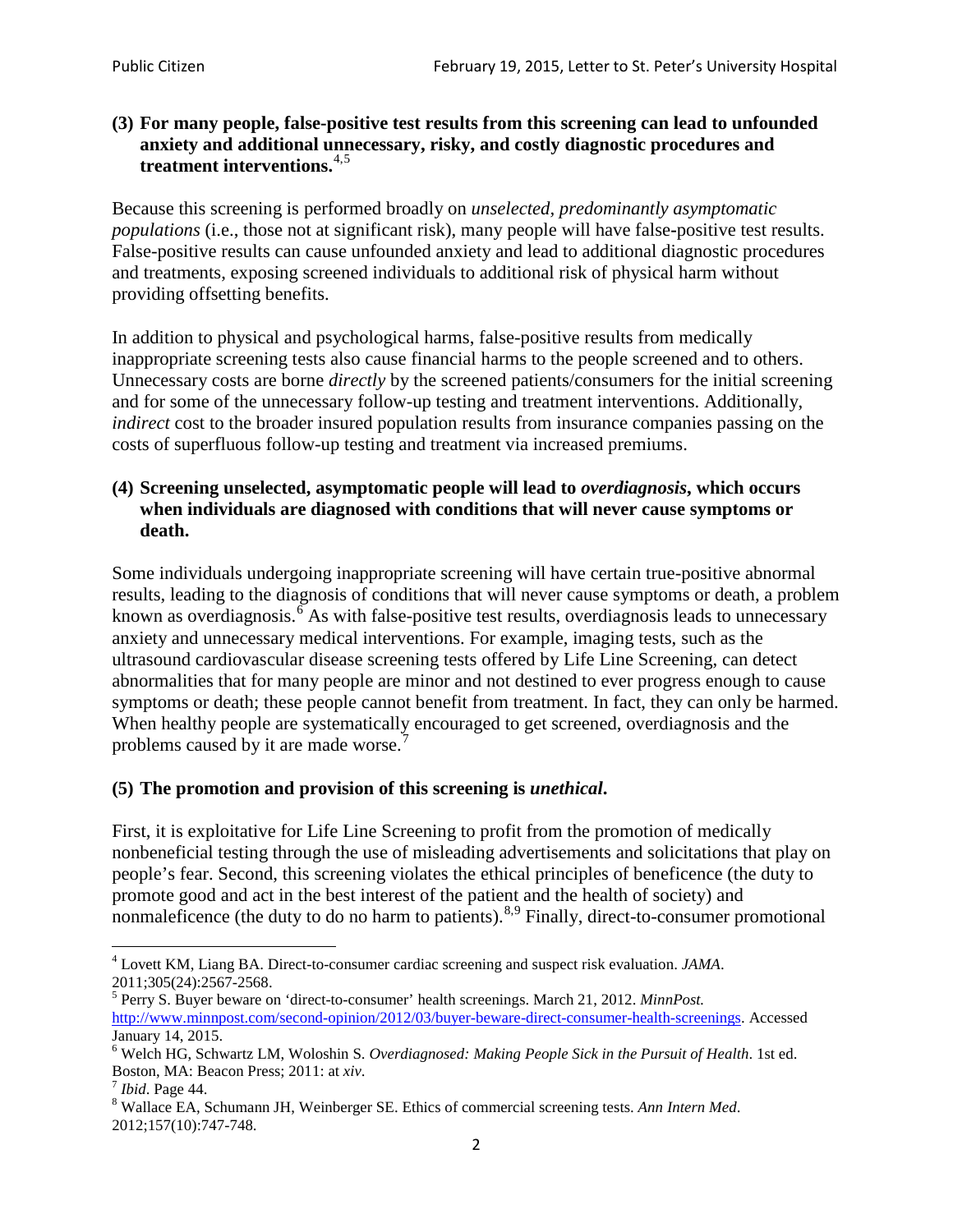materials for screening tests that fail to disclose published guidelines on recommended indications for these tests, as well as the risks of harm, violate the ethical principle of respect for persons and patient autonomy (the duty to protect and foster a patient's free, uncoerced choices). $10,11$  $10,11$ 

For these reasons, your institution's partnership with Life Line Screening does a great disservice to the community that you serve and adversely impacts public health more broadly. It is therefore imperative that your institution sever its relationship with Life Line Screening and refrain from endorsing the company's heavily promoted, nonselective, community**-**wide cardiovascular disease and osteoporosis screening programs.

Of note, many institutions like yours responded positively to similar requests from Public Citizen. In particular, on June 19, 2014, we wrote letters to 20 hospitals and medical institutions that had partnered with HealthFair, another company that inappropriately promotes similar direct-to-consumer cardiovascular disease screening tests, urging them to immediately sever their relationship with the company. [12](#page-2-2) Fifteen of the 20 institutions have informed either us or representatives of the news media that they have terminated or will be terminating their relationships with HealthFair. Public Citizen applauded these actions.

On August 11, 2014, the *Journal of the American Medical Association* published a Viewpoint article critical of hospital relationships with DTC disease screening companies.<sup>13</sup> The article co-authored by Erik Wallace, M.D., Associate Dean for the Colorado Springs Branch of the University of Colorado School of Medicine; John Schumann, M.D., Interim President, University of Oklahoma-Tulsa; and Steven Weinberger, M.D., Executive Vice President and Chief Executive Officer of the American College of Physicians, the pre**-**eminent national organization of internists — concluded as follows:

If the primary goal of hospitals and DTC screening companies is to improve the health of the populations they serve, then both entities should provide clear and convincing evidence of net benefit with the tests and treatments they offer. Given the controversy over the values and ethics of DTC screening companies and the services they offer, hospitals should clearly and publicly explain their relationships with DTC screening companies, given the lack of evidence to support mass vascular screenings. Hospitals also should justify such relationships transparently or, as Public Citizen suggests, sever such relationships.

Finally, we would also like to call to your attention the fact that on January 22, 2015, Public Citizen requested that the Federal Trade Commission investigate the advertising and promotional

<sup>&</sup>lt;sup>9</sup> Snyder L, American College of Physicians Ethics, Professionalism, and Human Rights Committee. American College of Physicians ethics manual. Sixth edition. Ann Intern Med. 2012;156(1):73-104.

<span id="page-2-0"></span><sup>&</sup>lt;sup>10</sup> Wallace EA, Schumann JH, Weinberger SE. Ethics of commercial screening tests. *Ann Intern Med*. 2012;157(10):747-748.

<span id="page-2-1"></span> $11$  Snyder L, American College of Physicians Ethics, Professionalism, and Human Rights Committee. American College of Physicians ethics manual: Sixth edition. *Ann Intern Med*. 2012;156(1):73-104.<br><sup>12</sup> Public Citizen. Letters to twenty hospitals and medical institutions asking them to end their partnerships with

<span id="page-2-2"></span>HealthFair. [http://www.citizen.org/hrg2206.](http://www.citizen.org/hrg2206) Accessed October 2, 2014.

<span id="page-2-3"></span><sup>13</sup> Wallace EA, Schumann JH, Weinberger SE. Hospital relationships with direct-to-consumer screening companies. *JAMA*. 2014;312(9):891-892. Published online August 11, 2014. doi:10.1001/jama.2014.9500.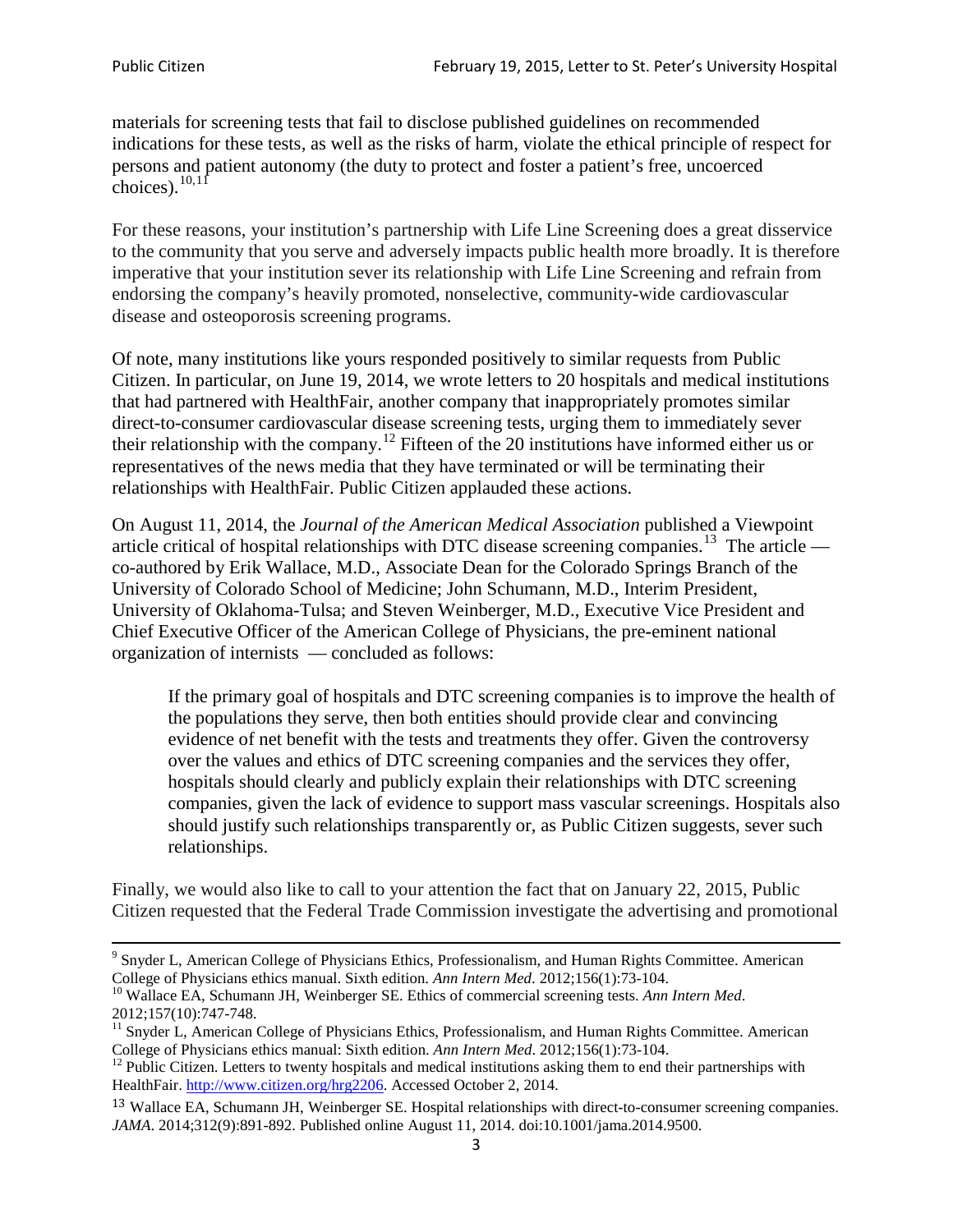activities of Life Line Screening. There is evidence that the company's advertising and promotional materials contain numerous statements that may be deceptive within the meaning of the Federal Trade Commission Act. These materials make unsubstantiated medical-benefit efficacy claims about Life Line Screening's primary cardiovascular disease and osteoporosis screening package, and they omit information material to consumers regarding the risks of adverse health-related outcomes and financial harms that may result from the screening.

Thank you for your prompt attention to this important patient safety and public health issue. Please contact us when you end your relationship with Life Line Screening.

Sincerely,

Vikram Krishnasamy, M.D., M.P.H. Researcher Public Citizen's Health Research Group

Michael Carome, M.D. **Director** Public Citizen's Health Research Group

Sidney M. Wolfe, M.D. Founder and Senior Adviser Public Citizen's Health Research Group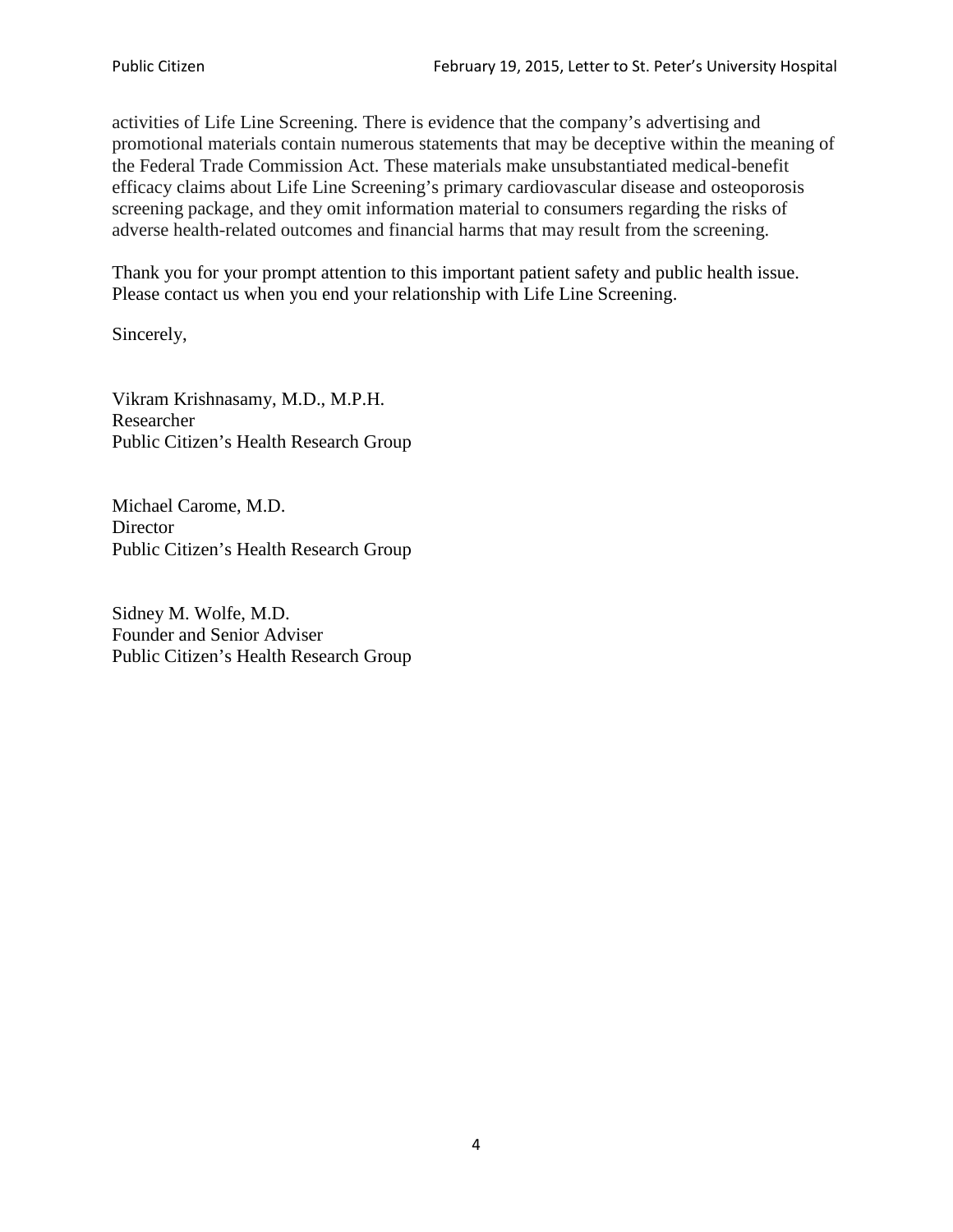# **Appendix**

## **Assessment of Cardiovascular Disease and Osteoporosis Screening Tests Offered by Life Line Screening**

Life Line Screening heavily promotes directly to consumers a package of four cardiovascular disease screening tests plus an osteoporosis risk assessment test.<sup>[14](#page-4-0),[15](#page-4-1)</sup> The four cardiovascular disease screening tests in the package are an electrocardiogram to screen for atrial fibrillation, a carotid artery ultrasound, an abdominal aortic aneurysm ultrasound, and a peripheral arterial disease test. The osteoporosis risk assessment test is an ultrasound of the heel bone to measure bone mass density.

Promotional materials describing these screening tests on the Life Line Screening website and in direct-to-consumer print solicitations mailed directly to people's homes misleadingly note the following:

Since our inception in 1993, we have screened nearly eight million people, and currently screen nearly one million people each year at over 16,000 screening events nationwide. Through this experience, we often identify serious health issues and **have helped save thousands of lives**. [16](#page-4-2) [Emphasis added]

"These screenings have **proven to be safe and accurate** in detecting your risks of stroke and vascular disease – so you and your doctor can do something about it before it's too late."<sup>[17](#page-4-3)</sup> [Emphasis added]

The Life Line Screening promotional materials recommend that adults over age 50 undergo these five screening tests annually:<sup>[18](#page-4-4),[19,](#page-4-5)[20,](#page-4-6)[21](#page-4-7),[22](#page-4-8)</sup>

Q. Who needs to be screened?

A. The answer is anyone over 50 who wants to be proactive about his or her health. …

Received November 2014.<br><sup>16</sup> Life Line Screening. Who we are. http://www.lifelinescreening.com/Who-We-Are. Accessed January 9, 2015.

<span id="page-4-3"></span><span id="page-4-2"></span><sup>17</sup> Undated letter from Kevin DeWeese, Director of Clinical Operations, Life Line Screening, to a consumer. Received November 2014.

<span id="page-4-0"></span><sup>&</sup>lt;sup>14</sup> Life Line Screening. Screening packages. [http://www.lifelinescreening.com/What-We-Do/Screening-Packages.](http://www.lifelinescreening.com/What-We-Do/Screening-Packages) AccessedJanuary 9, 2015.

<span id="page-4-1"></span><sup>&</sup>lt;sup>15</sup> Undated letter from Kevin DeWeese, Director of Clinical Operations, Life Line Screening, to a consumer.

<span id="page-4-4"></span><sup>&</sup>lt;sup>18</sup> Life Line Screening. Atrial fibrillation screening. [http://www.lifelinescreening.com/What-We-Do/What-We-](http://www.lifelinescreening.com/What-We-Do/What-We-Screen-For/Atrial-Fibrillation)[Screen-For/Atrial-Fibrillation.](http://www.lifelinescreening.com/What-We-Do/What-We-Screen-For/Atrial-Fibrillation) Accessed January 9, 2015.

<sup>&</sup>lt;sup>19</sup> Life Line Screening. Carotid artery disease screening. [http://www.lifelinescreening.com/What-We-Do/What-We-](http://www.lifelinescreening.com/What-We-Do/What-We-Screen-For/Carotid-Artery-Disease)

<span id="page-4-6"></span><span id="page-4-5"></span>[Screen-For/Carotid-Artery-Disease.](http://www.lifelinescreening.com/What-We-Do/What-We-Screen-For/Carotid-Artery-Disease) Accessed January 9, 2015.<br><sup>20</sup> Life Line Screening. Abdominal aortic aneurysm screening.. http://www.lifelinescreening.com/What-We-Do/What-We-Do/What-We-Screen-For/Abdominal-Aortic-Aneury

<span id="page-4-7"></span><sup>&</sup>lt;sup>21</sup> Life Line Screening. Peripheral arterial disease screening. [http://www.lifelinescreening.com/What-We-Do/What-](http://www.lifelinescreening.com/What-We-Do/What-We-Screen-For/Peripheral-Arterial-Disease)

<span id="page-4-8"></span>[We-Screen-For/Peripheral-Arterial-Disease.](http://www.lifelinescreening.com/What-We-Do/What-We-Screen-For/Peripheral-Arterial-Disease) Accessed January 9, 2015.<br><sup>22</sup> Life Line Screening. Osteoporosis screening/bone density test. [http://www.lifelinescreening.com/What-We-](http://www.lifelinescreening.com/What-We-Do/What-We-Screen-For/Osteoporosis)[Do/What-We-Screen-For/Osteoporosis.](http://www.lifelinescreening.com/What-We-Do/What-We-Screen-For/Osteoporosis) Accessed January 9, 2015.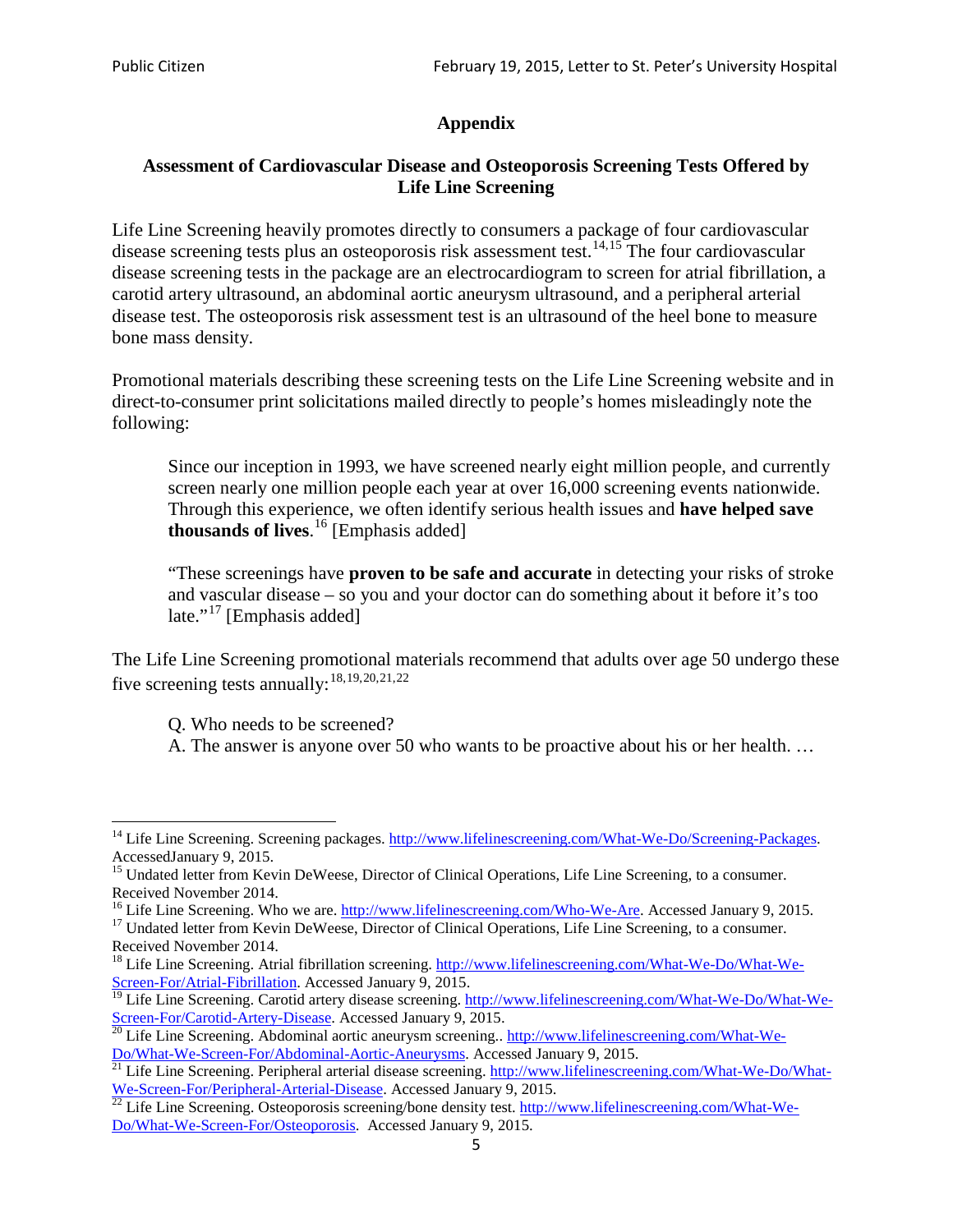However if you have a family history of stroke or heart disease, or if you have high risk factors such as being overweight, high cholesterol, smoking, or lack exercise you may wish to be screened, even if you are in your  $40^{\circ}$ s.<sup>[23](#page-5-0)</sup>

Life Line Screening's primary package is offered at a price of \$149, purportedly providing consumers a "savings of \$181."[24](#page-5-1)

Life Line Screening seeks to prompt asymptomatic individuals for whom screening for asymptomatic cardiovascular disease and osteoporosis is *not clinically indicated* to undergo screening by using inappropriate direct-to-consumer advertisements and solicitations that target consumer fear about having undetected, potentially life-threatening diseases.<sup>[25](#page-5-2)</sup> Examples of such statements found on Life Line Screening's website and print solicitation materials include the following:

- Website: "The absence of risk factors does **not** guarantee that a person will not die from a heart attack. In fact, 1 in 3 people who develop a myocardial infarction (MI) will not have any of the conventional risk factors, which include smoking, unhealthy diet, obesity, physical inactivity, high blood pressure, diabetes and raised lipids."[26](#page-5-3) [Emphasis in original]
- Website: "Similarly, **80% – 85% of strokes occur without warning in asymptomatic patients**, so they can only be significantly reduced by finding and treating the disease before it happens."<sup>[27](#page-5-4)</sup> [Emphasis added]
- Website: "Abdominal aortic aneurysms pose a threat because **they are usually silent until a medical emergency occurs**."[28](#page-5-5) [Emphasis added]
- Website: "**Aneurysms are a health risk because they can burst or rupture. A ruptured aneurysm can cause severe internal bleeding, which can lead to shock or even death.**"<sup>[29](#page-5-6)</sup> [Emphasis in original]
- Website: "Your carotid arteries are the two large blood vessels in your neck that supply blood to your brain. When these arteries become clogged with cholesterol, they become

<span id="page-5-0"></span><sup>&</sup>lt;sup>23</sup> Life Line Screening. Questions  $\&$  answers about Life Line Screening. Enclosure to undated letter from Kevin DeWeese, Director of Clinical Operations, Life Line Screening, to a consumer. Received November 2014.

<span id="page-5-1"></span><sup>&</sup>lt;sup>24</sup> Undated letter from Kevin DeWeese, Director of Clinical Operations, Life Line Screening, to a consumer. Received November 2014.

<span id="page-5-2"></span><sup>25</sup> Lovett KM, Liang BA. Direct-to-consumer cardiac screening and suspect risk evaluation. *JAMA*.  $2011;305(24):2567-2568$ .<br><sup>26</sup> Life Line Screening. The benefits of ultrasound screening in key cardiovascular disease areas.

<span id="page-5-3"></span>[http://www.lifelinescreeningresearch.com/the-benefits-of-ultrasound-screening/.](http://www.lifelinescreeningresearch.com/the-benefits-of-ultrasound-screening/) Accessed January 9, 2015.<br><sup>28</sup> Life Line Screening. Abdominal aortic aneurysm screening. http://www.lifelinescreening.com/What-We-<sup>28</sup>

<span id="page-5-5"></span><span id="page-5-4"></span>[Do/What-We-Screen-For/Abdominal-Aortic-Aneurysms.](http://www.lifelinescreening.com/What-We-Do/What-We-Screen-For/Abdominal-Aortic-Aneurysms) Accessed January 9, 2015. <sup>29</sup> Life Line Screening. Abdominal aortic aneurysm (AAA).

<span id="page-5-6"></span>[http://www.lifelinescreening.com/~/media/Files/US/pdfs/FactSheetAAAupdated.ashx.](http://www.lifelinescreening.com/~/media/Files/US/pdfs/FactSheetAAAupdated.ashx) Accessed January 9, 2015.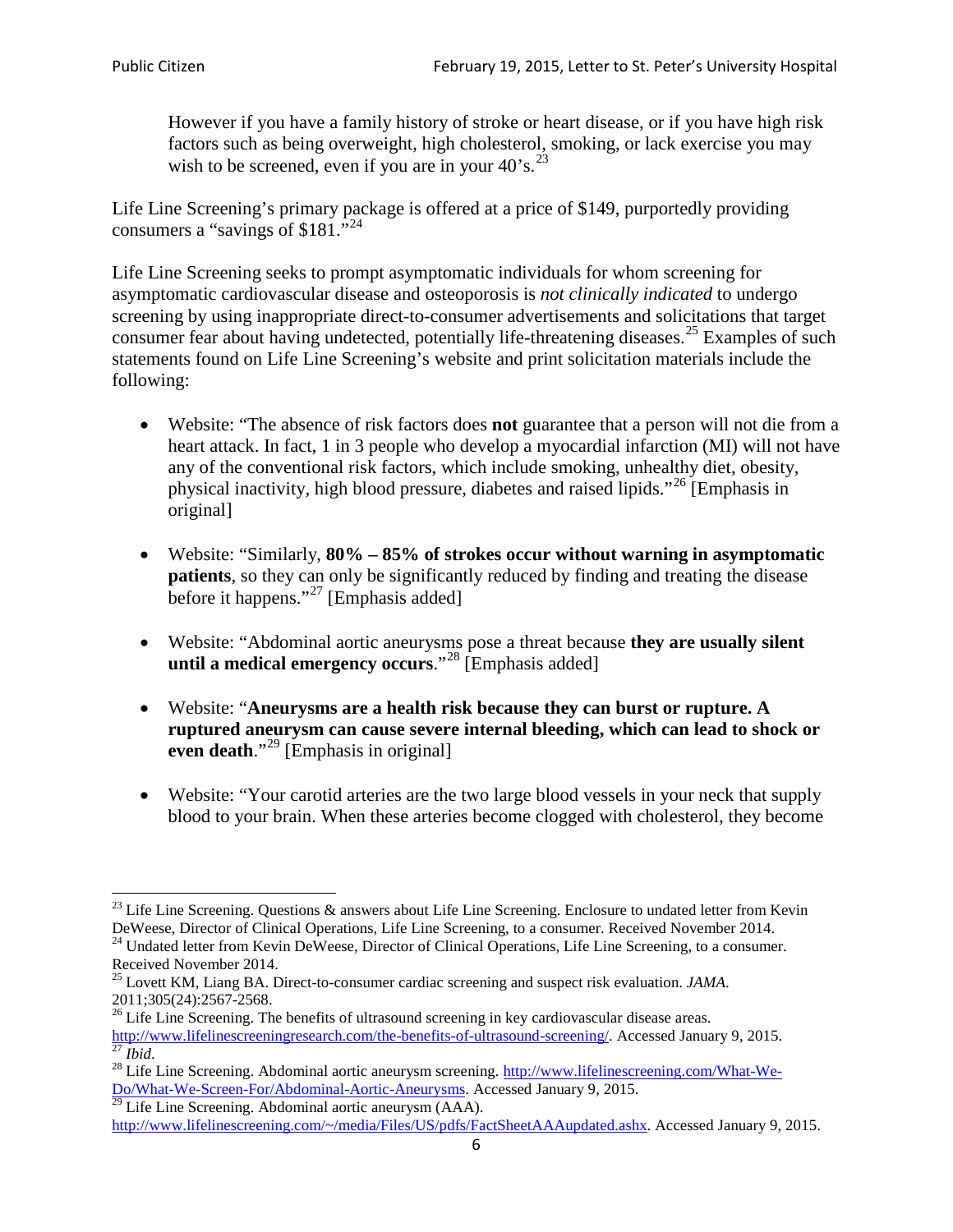**dangerously narrow**. **If a blood clot occurs in the carotid arteries, then blood cannot reach your brain and a stroke can result**. "<sup>[30](#page-6-0)</sup> [Emphasis added]

- Website: "A ruptured aortic aneurysm can cause massive internal bleeding and requires prompt emergency treatment to prevent death. **It is estimated that 80% of people with a ruptured aneurysm will die, and that many of these will die before being able to reach a hospital.**"<sup>[31](#page-6-1)</sup> [Emphasis added]
- Website: "As we age, bones begin to break down faster than new bone can be formed. Osteoporosis removes minerals from bones until they become so weak and brittle that they fracture very easily. Actions such as bending to pick up a newspaper, lifting a vacuum, or even coughing can cause a fracture. **Some fractures, such as hip fractures, may require hospitalization or major surgery, and may result in disability or even**  death."<sup>[32](#page-6-2)</sup> [Emphasis added]
- Direct-to-consumer letter: "These screenings have proven to be safe and accurate in detecting **your risks of stroke and vascular disease** – so you and your doctor **can do something about it before it's too late**."<sup>[33](#page-6-3)</sup> [Emphasis added]
- Direct-to-consumer letter: "The lifetime risk of stroke for middle-aged men and women is 1 in 5 for women and 1 in 6 for men, and **it takes a terrible toll on families**."[34](#page-6-4) [Emphasis added]
- Direct-to-consumer letter: "Life Line Screening has conducted nearly 8 million screenings, and customers sometimes tell us they feel the **screenings saved their lives**."[35](#page-6-5) [Emphasis added]
- Direct-to-consumer letter:  $36$  "What's inside your arteries?" [Emphasis in original]

As discussed below, a review of current evidence-based guidelines and relevant scientific literature fails to provide support for use of these five tests — individually or together as a package — for widespread screening of asymptomatic individuals in the general adult population over age 50 on a one-time basis, let alone annually. For many individuals, the risks of harm outweigh the benefits of the testing. Moreover, since the tests are not clinically indicated for most people being screened, and since many people will undergo additional unnecessary testing, these screenings are resulting in financial harm to many individuals.

<span id="page-6-0"></span><sup>&</sup>lt;sup>30</sup> Life Line Screening. Carotid artery disease screening. [http://www.lifelinescreening.com/What-We-Do/What-We-](http://www.lifelinescreening.com/What-We-Do/What-We-Screen-For/Carotid-Artery-Disease)[Screen-For/Carotid-Artery-Disease.](http://www.lifelinescreening.com/What-We-Do/What-We-Screen-For/Carotid-Artery-Disease) Accessed January 9, 2015.<br><sup>31</sup> *Ibid.* 32 Life Line Screening. Osteoporosis screening/bone density test. [http://www.lifelinescreening.com/What-We-](http://www.lifelinescreening.com/What-We-Do/What-We-Screen-For/Osteoporosis)

<span id="page-6-2"></span><span id="page-6-1"></span>[Do/What-We-Screen-For/Osteoporosis.](http://www.lifelinescreening.com/What-We-Do/What-We-Screen-For/Osteoporosis) Accessed January 9, 2015. <sup>33</sup> Undated letter from Kevin DeWeese, Director of Clinical Operations, Life Line Screening, to a consumer.

<span id="page-6-3"></span>Received November 2014.<br><sup>34</sup> Ibid.

<span id="page-6-4"></span>

<span id="page-6-5"></span><sup>34</sup> *Ibid*. 35 *Ibid*. 36 *Ibid*.

<span id="page-6-6"></span>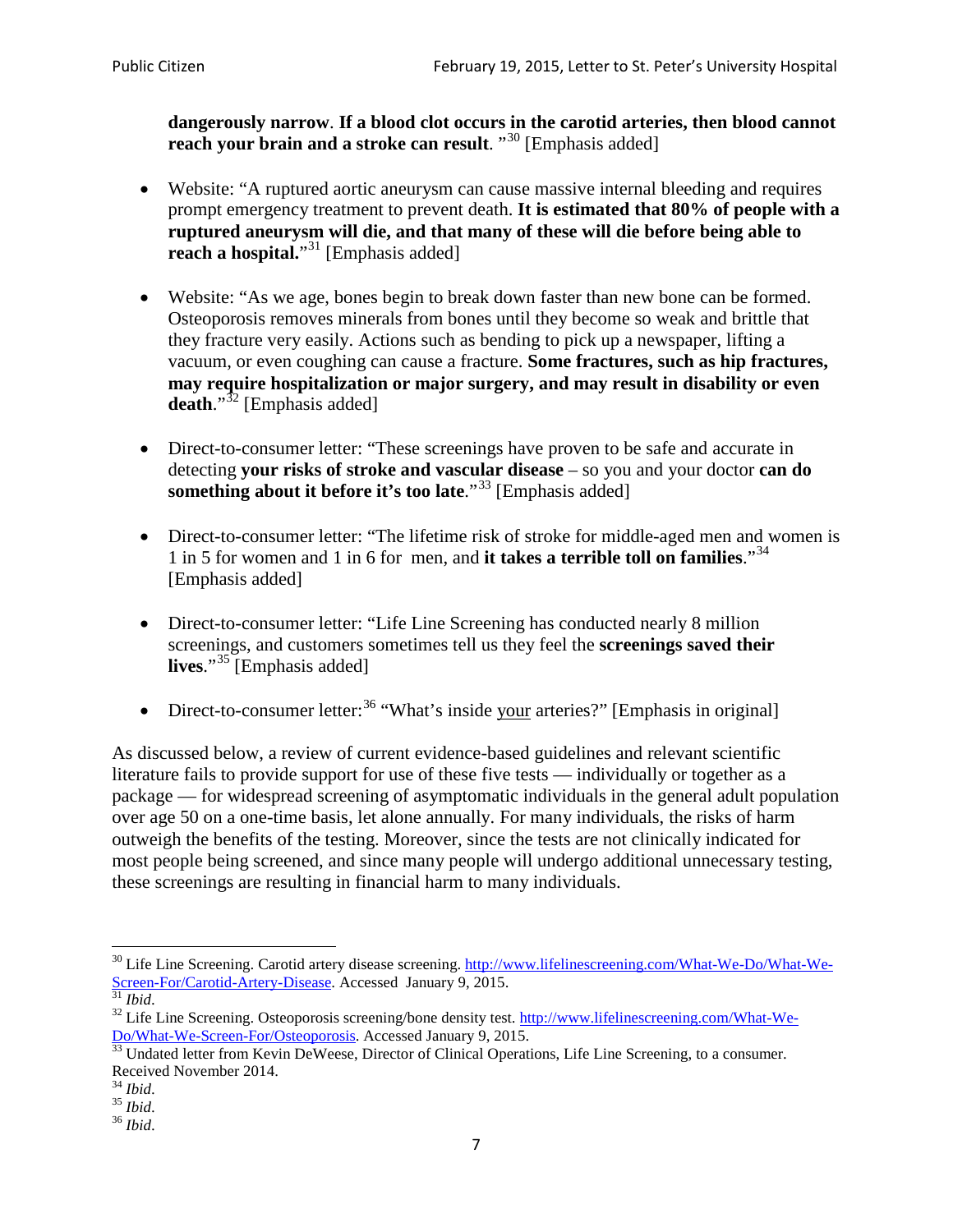Although the following screening tests sound appealing, each one either: (a) clinically benefits only appropriately selected high-risk groups of patients (rather than *all* adults over age 50); or (b) has not been scientifically proven to provide any clinically meaningful benefit to anyone. Widespread and indiscriminate use of these tests is likely to be harmful to large numbers of individuals in the general, asymptomatic population by yielding a significant number of falsepositive test results, leading to subsequent unnecessary diagnostic procedures and treatments, associated adverse effects of those procedures and treatments, and unwarranted anxiety in tested individuals. In addition, some individuals undergoing inappropriate screening will have truepositive abnormal results, but the abnormalities found will never cause symptoms or death, leading to overdiagnosis.

# **A. Atrial fibrillation screening with electrocardiogram (ECG):**

The Life Line Screening online promotional materials state:<sup>[37](#page-7-0)</sup>

Atrial Fibrillation is the most common type of heart arrhythmia (abnormal heartbeat). It occurs when the heart's upper chambers (the atria) beat irregularly or quiver. Without an effective heartbeat blood isn't pumped completely out of the atria, causing blood to pool and possibly clot. A clot can travel to other parts of the body, including the brain, where it may result in stroke.

Screening for Atrial Fibrillation

• A non-invasive procedure used to detect irregular heartbeat (a major risk factor for stroke), an Atrial Fibrillation screening is performed by attaching [ECG] electrodes above your wrists and ankles.

Who should have an atrial fibrillation screening?

• Anyone with risk factors for stroke, atrial fibrillation or carotid artery disease

How often should I get an atrial fibrillation screening?

• Annually

<span id="page-7-1"></span>However, we are not aware of any major medical professional organization that endorses widespread screening of asymptomatic patients younger than age 65 for atrial fibrillation. In addition, atrial fibrillation can be detected in most patients who have the condition simply by checking for an irregularly irregular pulse during a physical exam.

In 2011, the American Heart Association (AHA) and the American Stroke Association (ASA) jointly issued updated evidence-based guidelines for the primary prevention of stroke.<sup>[38](#page-7-1)</sup> The

<span id="page-7-0"></span><sup>&</sup>lt;sup>37</sup> Life Line Screening. Atrial fibrillation screening. [http://www.lifelinescreening.com/What-We-Do/What-We-](http://www.lifelinescreening.com/What-We-Do/What-We-Screen-For/Atrial-Fibrillation)[Screen-For/Atrial-Fibrillation.](http://www.lifelinescreening.com/What-We-Do/What-We-Screen-For/Atrial-Fibrillation) Accessed January 9, 2015.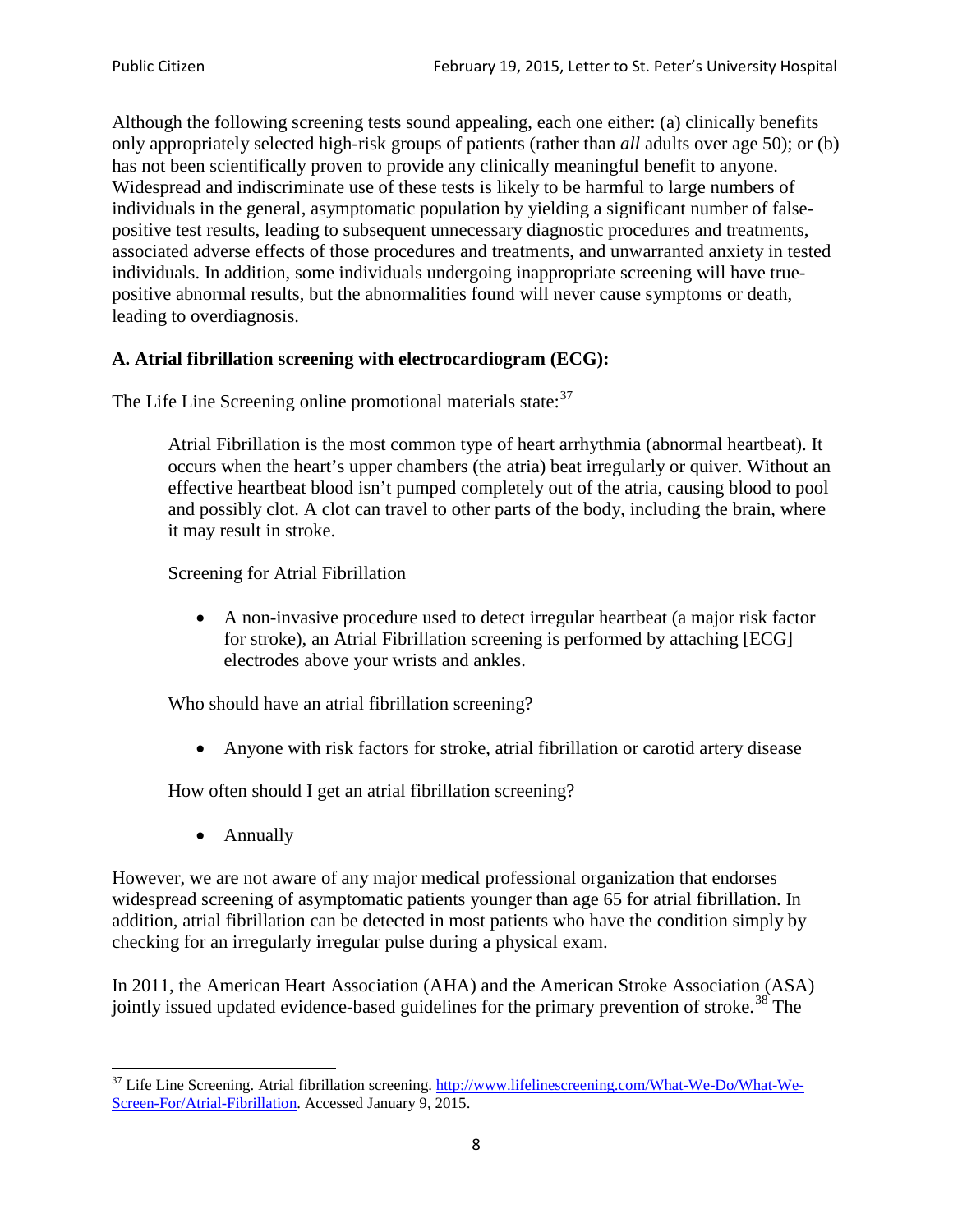American Academy of Neurology (AAN) affirmed the value of these guidelines. The 2011 AHA/ASA guidelines provided the following recommendation regarding screening for atrial fibrillation:

Active screening for atrial fibrillation in patients >65 years of age in primary care settings using pulse taking followed by an ECG as indicated can be useful.

In 2014, the AHA and the ASA issued updated evidence-based guidelines for the primary prevention of stroke.<sup>[39](#page-8-0)</sup> The AAN again affirmed the value of the updated guidelines, and the American Association of Neurological Surgeons, the Congress of Neurological Surgeons and the Preventive Cardiovascular Nurses Association endorsed them. The update provided the following recommendation regarding screening for atrial fibrillation:

Active screening for AF in the primary care setting in patients >65 years of age by pulse assessment followed by ECG as indicated can be useful.

In 2010 and 2012, the European Society of Cardiology issued evidence-based guidelines that similarly recommended that patients ages 65 and older be screened for atrial fibrillation by their primary health care providers by checking the pulse, followed by an ECG in case of irregularity. $40,41$  $40,41$ 

# **B. Stroke/Carotid Artery Ultrasound:**

The Life Line Screening online promotional materials state:<sup>[42](#page-8-3)</sup>

Your carotid arteries are the two large blood vessels in your neck that supply blood to your brain. When these arteries become clogged with cholesterol, they become dangerously narrow. If a blood clot occurs in the carotid arteries, then blood cannot reach your brain and a stroke can result. …

<sup>&</sup>lt;sup>38</sup> Goldstein LB, Bushnell CD, Adams RJ, et al. Guidelines for the primary prevention of stroke: A guideline for healthcare professionals from the American Heart Association/American Stroke Association. *Stroke*.

<sup>2011;42(2):517-584.</sup> [see page 1 for title, authors, ANA affirmation; see page 21 for recommendation]

<span id="page-8-0"></span> $\frac{2011,42(2)(317,601)}{39}$  Meschia JF, Bushnell C, Goden-Albala B, et al. Guidelines for the primary prevention of stroke: A statement for healthcare professionals from the American Heart Association/American Stroke Association. *Stroke*.

<sup>2014;45(12):3754-3832.</sup> [see page 1 for title, authors, ANA affirmation and other endorsements; see page 24 for recommendation]

<span id="page-8-1"></span><sup>40</sup> Camm AJ, Kirchhof P, Lip GYH, et al. Guidelines for the management of atrial fibrillation: The Task Force for the Management of Atrial Fibrillation of the European Society of Cardiology (ESC). *Eur Heart J*. 2010;31:2369- 2429. [See page 50]

<span id="page-8-2"></span><sup>41</sup> Camm AJ, Lip GYH, De Caterina R, et al. 2012 focused update of the ESC Guidelines for the management of atrial fibrillation: An update of the 2010 ESC Guidelines for the management of atrial fibrillation. *Eur Heart J*.

<span id="page-8-3"></span><sup>&</sup>lt;sup>2012</sup>;23(21):2719-2747. [See page 273] 42 Life Line Screening. [http://www.lifelinescreening.com/What-We-Do/What-We-](http://www.lifelinescreening.com/What-We-Do/What-We-Screen-For/Carotid-Artery-Disease)[Screen-For/Carotid-Artery-Disease.](http://www.lifelinescreening.com/What-We-Do/What-We-Screen-For/Carotid-Artery-Disease) Accessed January 9, 2015.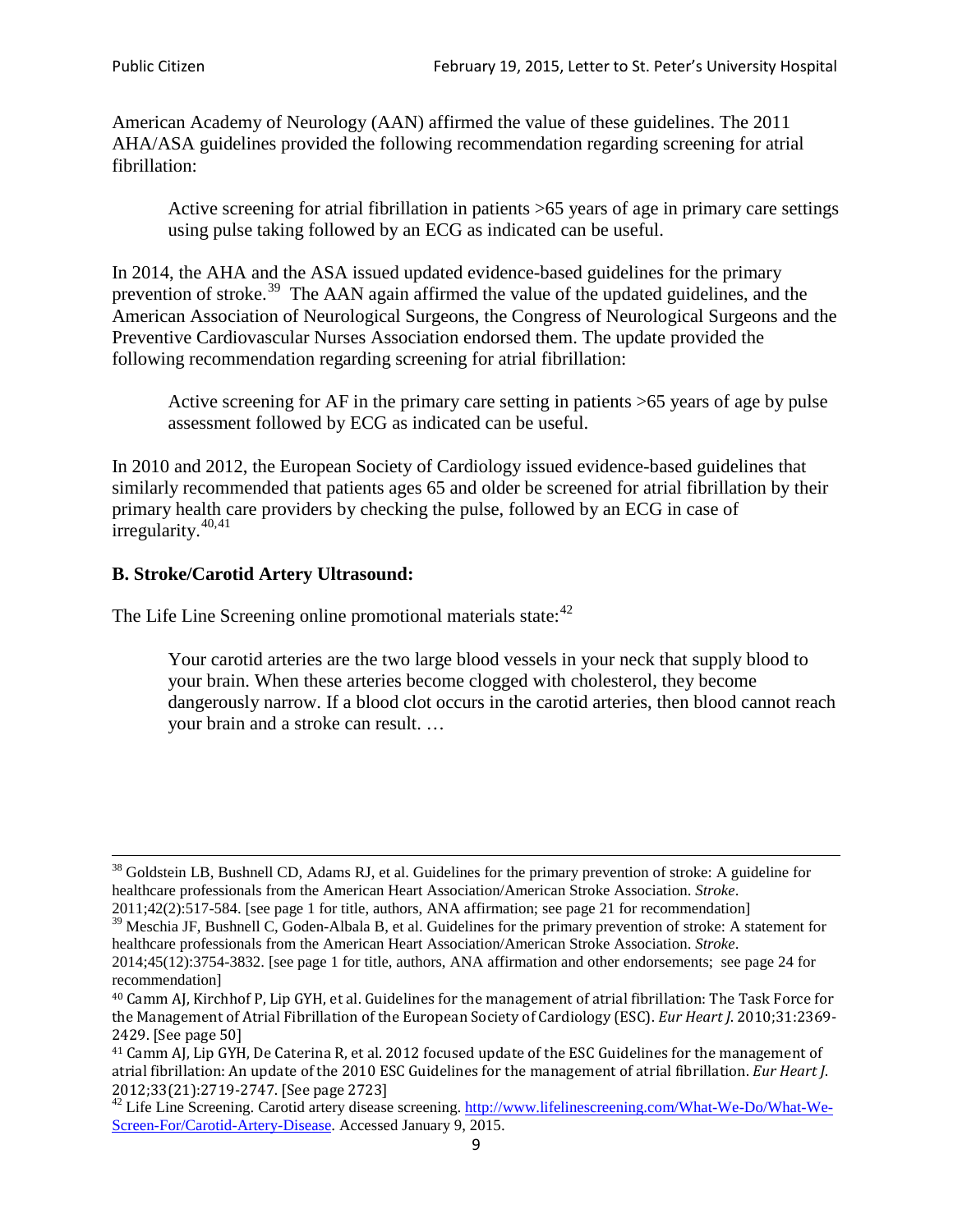Carotid Artery Disease (Plaque) Screening

• Simple, painless and non-invasive, this screening uses cutting-edge Doppler color flow ultrasound technology to create images of the carotid arteries while also measuring blood flow through them.

Who should have a carotid artery screening?

- Anyone over age 50
- Anyone over age 40 with risk factors

How often should I get a carotid artery screening?

• Annually

However, several major medical professional organizations affirmatively recommend *against* indiscriminate screening with carotid artery ultrasounds in low-risk, asymptomatic individuals, and we are not aware of any major medical professional organization that endorses such screening.

Good evidence indicates that although stroke is a leading cause of death and disability in the United States, a relatively small proportion of all disabling, unheralded strokes are due to carotid artery disease. Studies also suggest that only about 1 percent of the general population older than 65 has severe carotid artery stenosis (60 to 90 percent narrowing).<sup>[43](#page-9-0)</sup> Carotid artery stenosis is more prevalent in older adults, smokers, those with hypertension and those with heart disease; unfortunately, research has not found any single risk factor or clinically useful risk stratification tool that can reliably and accurately distinguish people who have clinically important carotid artery stenosis from those who do not.<sup>[44](#page-9-1)</sup>

In 2006, the AHA and the ASA issued a series of evidence-based guidelines for the primary prevention of stroke.<sup>[45](#page-9-2)</sup> The value of the guidelines was affirmed by the AAN. Although the guidelines did not include a specific recommendation about screening the general population for asymptomatic carotid stenosis, they did state the following:

Although highly selected patients may benefit, screening of general populations for asymptomatic carotid stenosis is unlikely to be cost-effective. The cost-effectiveness of even a one-time screening approach would be highly dependent on the ability to identify a group of persons with a high pretest likelihood of having high-grade asymptomatic disease, the availability of a screening test with a very high sensitivity and specificity when used on a side-scale basis, and very low perioperative complication rates.

<span id="page-9-0"></span> $^{43}$  U.S. Preventive Services Task Force. Screening for carotid artery stenosis: U.S. Preventive Services Task Force recommendation statement. Ann Intern Med. 2007;147(12):854-859.

<span id="page-9-2"></span>

<span id="page-9-1"></span><sup>&</sup>lt;sup>44</sup> *Ibid*. <sup>45</sup> Goldstein LB, Adams R, Alberts MJ, et al. Primary prevention of ischemic stroke: A guideline from the American <sup>45</sup> Goldstein LB, Adams R, Alberts MJ, et al. Primary prevention of ischemic stroke: A guide Heart Association/American Stroke Association Stroke Council. *Stroke*. 2006;37(6):1583-633.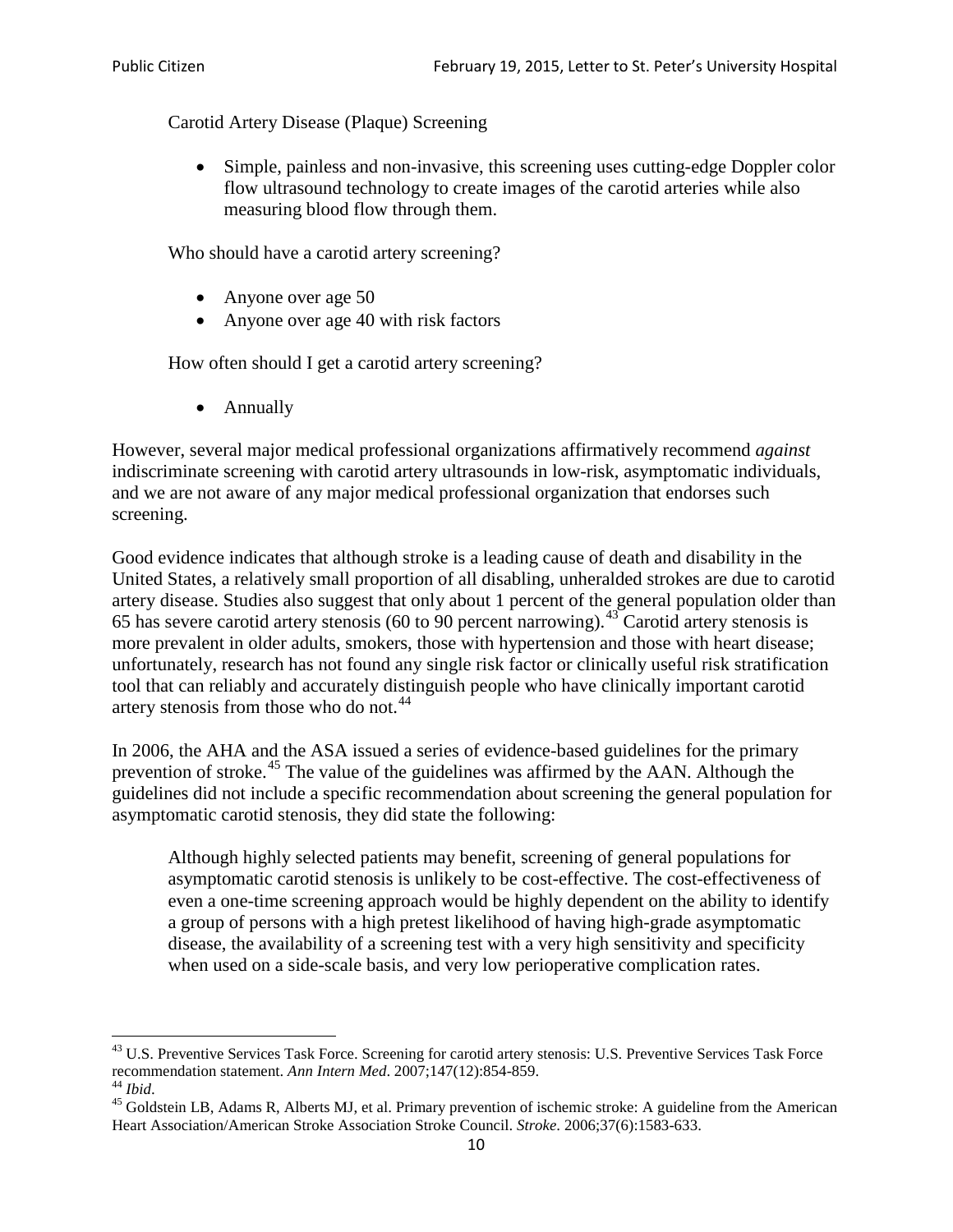These conditions for cost-effective screening are not met for carotid artery ultrasound screening of asymptomatic individuals in the general population, as discussed below.

In 2011, the AHA and the ASA issued updated guidelines for the primary prevention of stroke, the value of which was again affirmed by the  $AAN<sup>46</sup>$  $AAN<sup>46</sup>$  $AAN<sup>46</sup>$ . The updated guidelines stated the following:

Population screening for asymptomatic carotid artery stenosis is not recommended.

In 2014, the AHA and the ASA issued updated guidelines for the primary prevention of stroke.<sup>47</sup> The AAN again affirmed the value of the updated guidelines, and the American Association of Neurological Surgeons, the Congress of Neurological Surgeons, and the Preventive Cardiovascular Nurses Association endorsed them. The updated guidelines stated the following:

Screening low-risk populations for asymptomatic carotid artery stenosis is not recommended.

In 2007, the U.S. Preventive Services Task Force (USPSTF) issued an evidence-based grade D recommendation *against* screening for asymptomatic carotid artery stenosis in the general population.[48](#page-10-2) In making this a grade D recommendation, the USPSTF concluded with moderate certainty that for individuals with asymptomatic carotid artery stenosis, the benefits of screening do not outweigh the harms. It noted, in particular, the following:

#### **Importance**

Good evidence indicates that although stroke is a leading cause of death and disability in the United States, a relatively small proportion of all disabling, unheralded strokes is due to [carotid artery stenosis].

#### **Detection**

The most feasible screening test for severe [carotid artery stenosis] (for example, 60% to 99% stenosis) is duplex ultrasonography. Good evidence indicates that this test has moderate sensitivity and specificity and yields many false-positive results. A positive result on duplex ultrasonography is often confirmed by digital subtraction angiography, which is more accurate but can cause serious adverse events. Noninvasive confirmatory tests, such as magnetic resonance angiography, involve some inaccuracy. Given these facts, some people with false-positive test results may receive unnecessary invasive carotid endarterectomy surgery.

<span id="page-10-0"></span><sup>&</sup>lt;sup>46</sup> Goldstein LB, Bushnell CD, Adams RJ, et al. Guidelines for the primary prevention of stroke: A guideline for healthcare professionals from the American Heart Association/American Stroke Association. *Stroke*.<br>2011;42(2):517-584. [see page 1 for title, authors, ANA affirmation; see page 25 for recommendation]

<span id="page-10-1"></span><sup>&</sup>lt;sup>47</sup> Meschia JF, Bushnell C, Goden-Albala B, et al. Guidelines for the primary prevention of stroke: A statement for healthcare professionals from the American Heart Association/American Stroke Association. *Stroke*. 2014;45(12):3754-3832. [see page 1 for title, authors, ANA affirmation and other endorsements; see page 30 for

recommendation]

<span id="page-10-2"></span><sup>&</sup>lt;sup>48</sup> U.S. Preventive Services Task Force. Screening for carotid artery stenosis: U.S. Preventive Services Task Force recommendation statement. *Ann Intern Med*. 2007;147(12):854-9.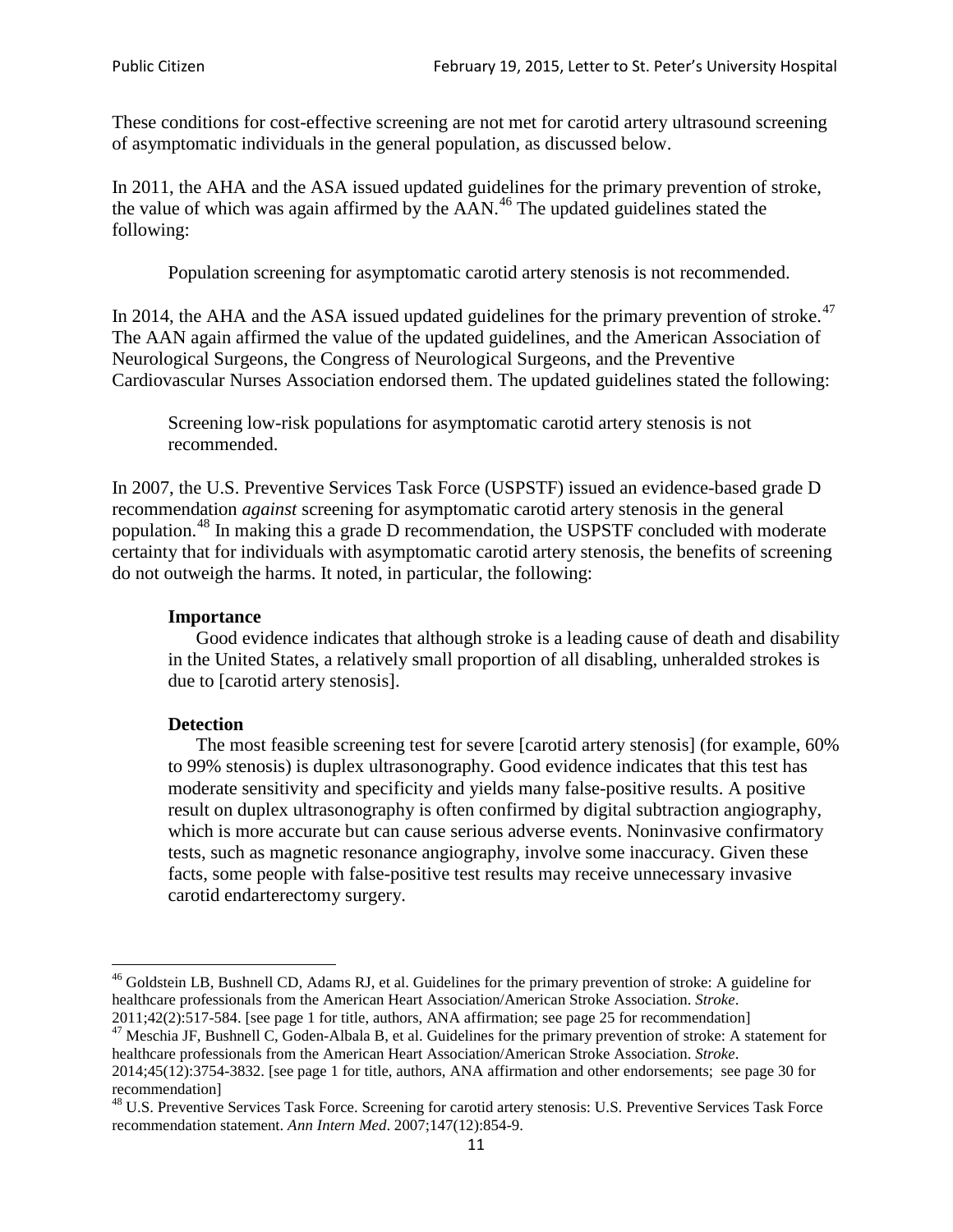### **Benefits of Detection and Early Intervention**

Good evidence indicates that in selected, high-risk trial participants with asymptomatic severe [carotid artery stenosis], carotid endarterectomy by selected surgeons reduces the 5-year absolute incidence of all strokes or perioperative death by approximately 5%. These benefits would be less among asymptomatic people in the general population. For the general primary care population, the benefits are judged to be no greater than small.

## **Harms of Detection and Early Intervention**

Good evidence indicates that both the testing strategy and the treatment with carotid endarterectomy can cause harms. A testing strategy that includes angiography will itself cause some strokes. A testing strategy that does not include angiography will cause some strokes by leading to carotid endarterectomy in people who do not have severe [carotid artery stenosis]. In excellent centers, carotid endarterectomy is associated with a 30-day stroke or mortality rate of about 3%; some areas have higher rates. These harms are judged to be no less than small.

In July 2014, the USPSTF issued an updated recommendation against screening for asymptomatic carotid artery stenosis in the general population.<sup>[49](#page-11-0)</sup> In reaffirming its prior recommendation, the USPSTF concluded with moderate certainty that the harms of screening for asymptomatic carotid artery stenosis outweigh the benefits. The USPSTF presented the following updated rationale: $50$ 

#### **Importance**

Stroke is a leading cause of death and disability in the United States. Although asymptomatic carotid artery stenosis is a risk factor for stroke, it causes a relatively small proportion of strokes.

#### **Detection**

The most feasible screening test for carotid artery stenosis (defined as 60% to 99% stenosis) is ultrasonography. Although adequate evidence indicates that this test has high sensitivity and specificity, in practice, ultrasonography yields many false-positive results in the general population, which has a low prevalence of carotid artery stenosis (approximately 0.5% to 1%). There are no externally validated, reliable tools that can determine who is at increased risk for carotid artery stenosis or for stroke when carotid artery stenosis is present. Adequate evidence indicates that the accuracy of screening by auscultation of the neck is poor.

## **Benefits of Detection and Early Intervention**

There is no direct evidence on the benefits of screening for carotid artery stenosis. Adequate evidence indicates that in selected trial participants with asymptomatic carotid artery stenosis, carotid endarterectomy (CEA) performed by selected surgeons reduces the absolute incidence of all strokes or perioperative death by approximately 3.5%

<span id="page-11-0"></span><sup>&</sup>lt;sup>49</sup> LeFevre on behalf of the U.S. Preventive Services Task Force. Screening for asymptomatic carotid artery stenosis: U.S. Preventive Services Task Force Recommendation Statement. *Ann Intern Med*. Published online July 8, 2014. doi:10.7326/M14-1333. <sup>50</sup> *Ibid*.

<span id="page-11-1"></span>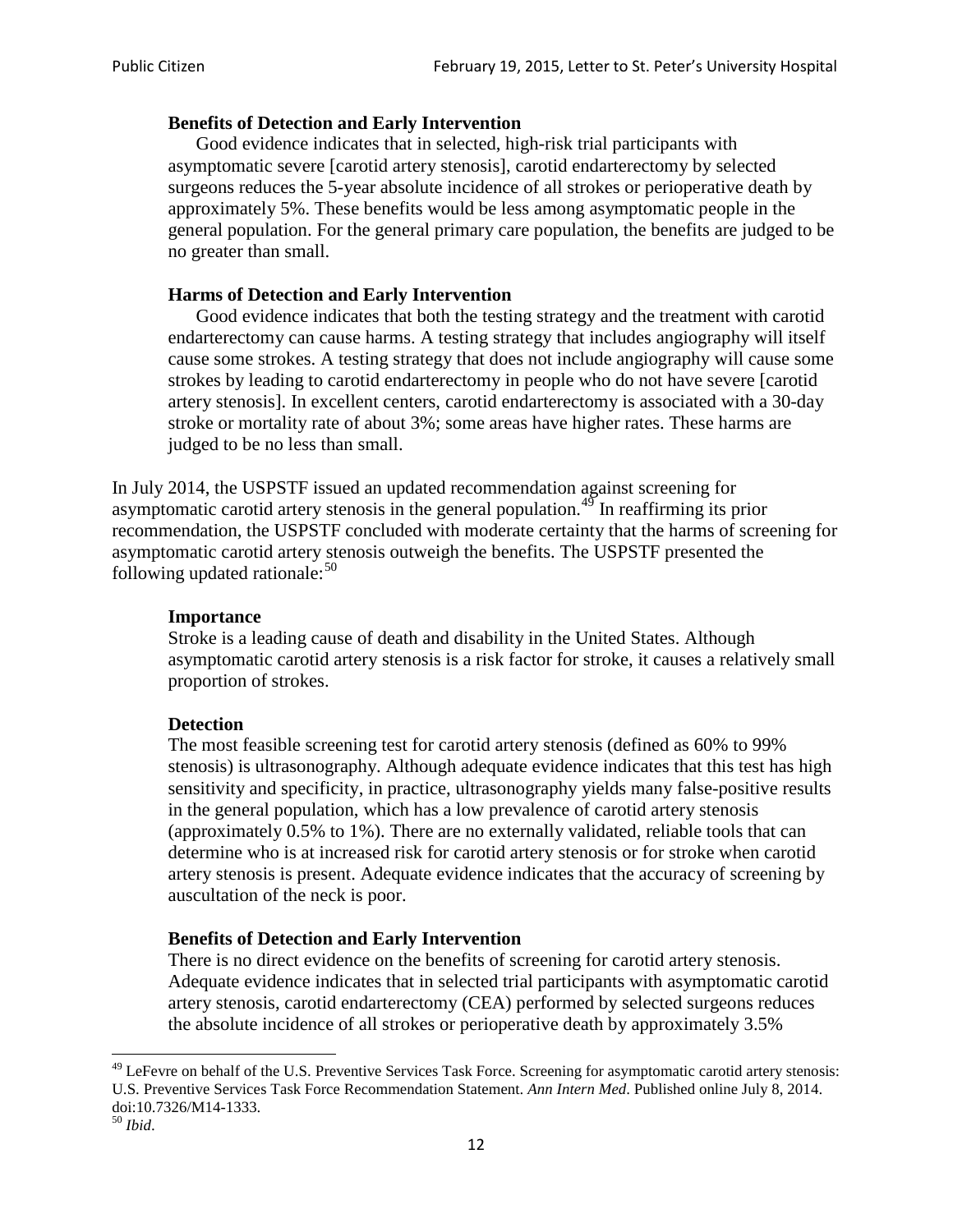compared with (outdated) medical management. However, this difference is probably smaller with current optimal medical management. The magnitude of these benefits would be smaller in asymptomatic persons in the general population. For the general primary care population, the magnitude of benefit is small to none. There is no evidence that identification of asymptomatic carotid artery stenosis leads to any benefit from adding or increasing medication doses (beyond current standard medical therapy for cardiovascular disease prevention).

#### **Harms of Detection and Early Intervention**

Adequate evidence indicates that both the testing strategy for carotid artery stenosis and treatment with CEA can cause harms. Although screening with ultrasonography has few direct harms, all screening strategies, including those with or without confirmatory tests (that is, digital subtraction or magnetic resonance angiography), have imperfect sensitivity and specificity and could lead to unnecessary interventions and result in serious harms. In selected centers similar to those in the trials, CEA is associated with a 30-day stroke or mortality rate of approximately 2.4%; reported rates are as high as approximately 5% in low-volume centers and 6% in certain states. Myocardial infarctions are reported in 0.8% to 2.2% of patients after CEA. The 30-day stroke or mortality rate after carotid angioplasty and stenting (CAAS) is approximately 3.1% to 3.8%. The overall magnitude of harms of screening and subsequent treatment of asymptomatic carotid artery stenosis is small to moderate depending on patient population, surgeon, center volume, and geographic location.

In 2007, the American Society of Neuroimaging, with co-sponsorship by the Society of Vascular and Interventional Neurology, issued evidence-based recommendations on the screening of asymptomatic carotid artery disease in the general population and selected subsets of patients.<sup>[51](#page-12-0)</sup> These societies issued a grade E recommendation *against* screening for carotid artery stenosis in the general population or in a selected population based on age, gender or any other variable alone. The criteria for a grade E recommendation were that the prevalence of disease may be high or low but detection and treatment is documented to have no benefit, or prevalence of disease is low. They also issued a grade A recommendation that screening of selective subpopulations of adults age 65 or older with at least three cardiovascular risk factors (hypertension, coronary artery disease, current cigarette smoking or hyperlipidemia) needs to be considered. The criteria of a grade A recommendation were that the prevalence of disease is high and detection and treatment is of documented benefit.

In 2011, the Society for Vascular Surgery issued a position statement recommending ultrasound screening of carotid arteries only for high-risk individuals age 55 or older, taking into account cardiovascular risk factors, such as a history of hypertension, diabetes mellitus, smoking,

<span id="page-12-0"></span><sup>&</sup>lt;sup>51</sup> Qureshi AI, Alexandrov AV, Tegeler CH, et al. Guidelines for screening of extracranial carotid artery disease: a statement for healthcare professionals from the multidisciplinary practice guidelines committee of the American Society of Neuroimaging; cosponsored by the Society of Vascular and Interventional Neurology. *J Neuroimaging*. 2007;17(1):19-47.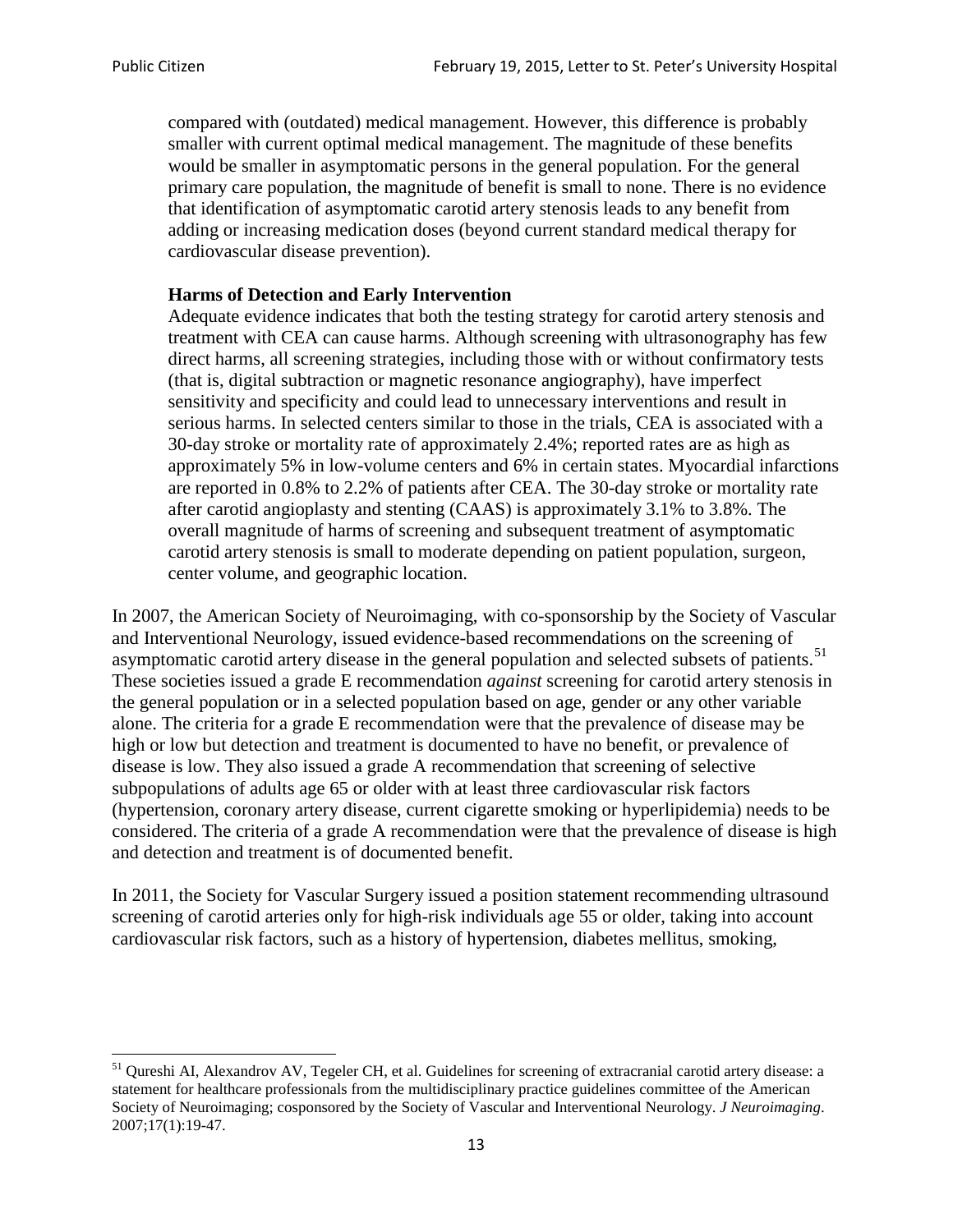hypercholesterolemia, or known cardiovascular disease.<sup>[52](#page-13-0)</sup> The position statement provided little substantive evidence to support this recommendation.

Thus, screening for carotid artery stenosis with ultrasound in the general, asymptomatic population has *not* been shown to significantly improve clinical outcomes, and numerous medical professional organizations strongly recommend against such screening.

### **C. Abdominal Aortic Aneurysm Ultrasound:**

The Life Line Screening online promotional materials state:<sup>[53](#page-13-1)</sup>

An Abdominal Aortic Aneurysm (AAA), a specific kind of aneurysm, is a condition in which the lining of the blood vessel called the aorta is enlarged within the abdomen. Abdominal aortic aneurysms pose a threat because they are usually silent until a medical emergency occurs.

The abdominal aorta is the largest blood vessel in the body and the main artery that originates in the heart. As the lining weakens from age and other risk factors, the vessel wall thins and expands. …

Screening for Aortic Aneurysms

• A painless, non-invasive procedure, an abdominal aortic aneurysm screening requires you to lie on your back while a technician uses ultrasound to take images and measurements of your abdominal aorta. …

Who should have an aortic aneurysm screening?

• Anyone with risk factors

How often should I get an aortic aneurysm screening?

• Annually

By definition, an AAA is present when aortic diameter equals or exceeds 3.0 cm (slightly more than one inch).<sup>[54](#page-13-2)</sup> Most people who have an AAA show no signs or symptoms until it ruptures. The strongest risk factor for *rupture* of an AAA is the aortic diameter.<sup>[55](#page-13-3)</sup> Thus, risk of AAA rupture rises with increasing size of the aneurysm. AAAs with a diameter between 3.0 and 3.9

<span id="page-13-0"></span> $52$  Society for Vascular Surgery. SVS position statement on vascular screenings. January 2011. http://www.vascularweb.org/about/positionstatements/Pages/svs-position-statement-on-vascular-screening.aspx.<br>Accessed January 14, 2015.

<span id="page-13-1"></span>Accessed January 14, 2015.<br>
Sa Life Line Screening. Abdominal aortic aneurysm screening. http://www.lifelinescreening.com/What-We-<br>
Do/What-We-Screen-For/Abdominal-Aortic-Aneurysms. Accessed January 9, 2015.

<span id="page-13-2"></span> $\frac{1}{54}$  Fleming C, Whitlock EP, Beil TL, Lederle FA. Screening for abdominal aortic aneurysm: A best-evidence systematic review for the U.S. Preventive Services Task Force. *Ann Intern Med.* 2005;142(3):203-211.<br><sup>55</sup> Lederle FA, Johnson GR, Wilson SE, et al. Rupture rate of large abdominal aortic aneurysms in patients refusing

<span id="page-13-3"></span>or unfit for elective repair. *JAMA*. 2002;287(22):2968-2972.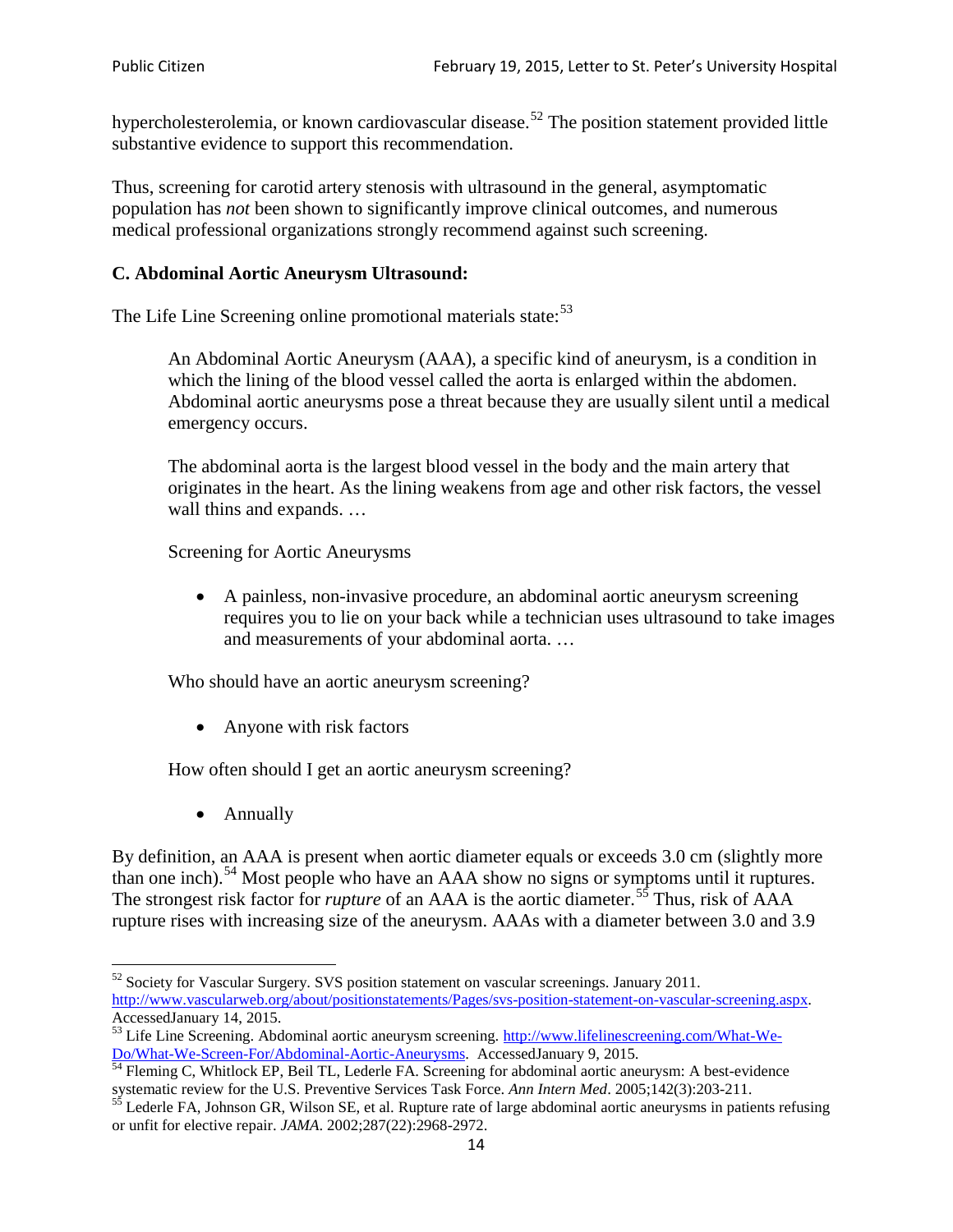cm have an essentially 0 percent annual rupture risk; those with between 4.0 and 4.9 cm have a 1 percent risk; and those between 5.0 and 5.9 cm have a 11 percent annual rupture risk.<sup>[56](#page-14-0)</sup>

In a study of an unselected general population in the U.K., the prevalence of AAA was six times greater in men than women for all age groups.<sup>[57](#page-14-1)</sup> For men not screened for  $AAA$ , almost all deaths from ruptured AAAs occurred after age 65, with more than half occurring before age 80.<sup>[58](#page-14-2)</sup> For women not screened for AAA, the majority of AAA-related deaths occurred after age 80.<sup>[59](#page-14-3)</sup>

Several major medical professional organizations affirmatively recommend one-time ultrasound screening for AAAs *only in certain high-risk individuals* given the epidemiology of AAAs described above, and we are not aware of any major medical professional organization that endorses indiscriminate ultrasound screening for AAAs in low-risk, asymptomatic individuals.

In 2005, the USPSTF issued the following evidence-based recommendations for AAA screening:  $60$ 

(1) A grade B recommendation for one-time screening for AAA by ultrasonography in men age 65 to 75 who have ever smoked. In making this a grade [B recommendation,](http://www.uspreventiveservicestaskforce.org/uspstf/gradespre.htm#brec) the USPSTF offered the following rationale:

> The USPSTF found good evidence that screening for AAA and surgical repair of large AAAs ( $\geq$ 5.5 cm) in men age 65 to 75 years who have ever smoked (current and former smokers) leads to decreased AAA-specific mortality. There is good evidence that abdominal ultrasonography, performed in a setting with adequate quality assurance (that is, in an accredited facility with credentialed technologists), is an accurate screening test for AAA. There is also good evidence of important harms of screening and early treatment, including an increased number of surgeries with associated clinically significant morbidity and mortality, and short-term psychological harms. On the basis of the moderate magnitude of net benefit, the USPSTF concluded that the benefits of screening for AAA in men age 65 to 75 years who have ever smoked outweigh the harms.

(2) No recommendation for or against screening for AAA in men age 65 to 75 who have *never* smoked. In making this grade C recommendation, the USPSTF offered the following rationale:

> The USPSTF found good evidence that screening for AAA in men age 65 to 75 years who have never smoked leads to decreased AAA-specific mortality. There is, however, a lower prevalence of large AAAs in men who have never smoked

<span id="page-14-0"></span><sup>&</sup>lt;sup>56</sup> LeFevre ML on behalf of the U.S. Preventive Services Task Force. Screening for abdominal aortic aneurysm: U.S. Preventive Services Task Force recommendation statement. *Ann Intern Med*. Online June 24, 2014. doi:

<span id="page-14-1"></span><sup>10.7326/</sup>M14-1204.<br> $57$  Scott RA, Bridgewater SG, Ashton HA. Randomized clinical trial of screening for abdominal aortic aneurysm in women. *Br J Surg.* 2002;89(3):283-285.

<span id="page-14-4"></span><span id="page-14-3"></span>

<span id="page-14-2"></span><sup>&</sup>lt;sup>58</sup> *Ibid.*<br><sup>59</sup> *Ibid.* 2002;<br><sup>60</sup> U.S. Preventive Services Task Force. Screening for abdominal aortic aneurysm: Recommendation statement. *Ann Intern Med*. 2005;142(3):198-202.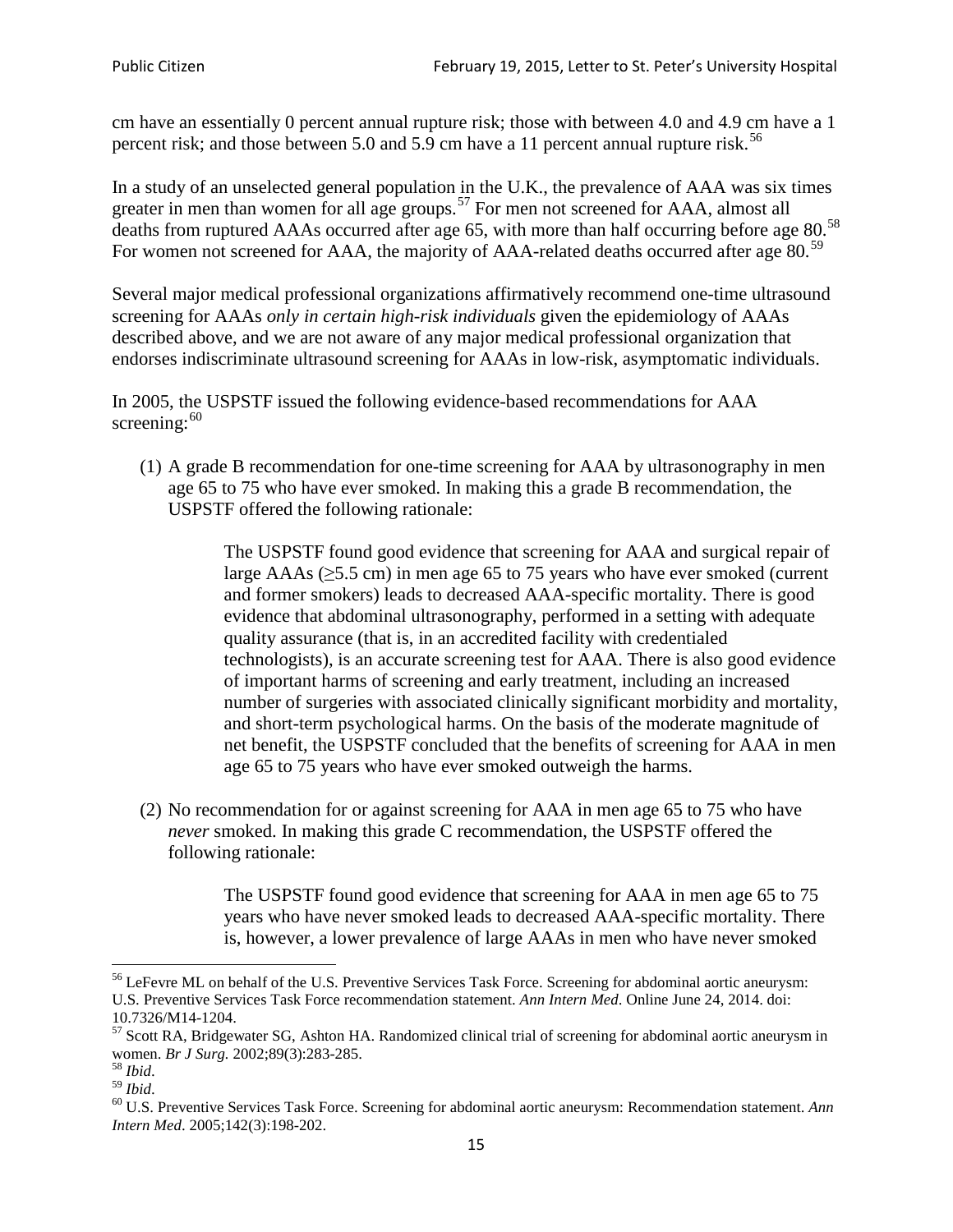compared with men who have ever smoked; thus, the potential benefit from screening men who have never smoked is small. There is good evidence that screening and early treatment lead to important harms, including an increased number of surgeries with associated clinically significant morbidity and mortality, and short-term psychological harms. The USPSTF concluded that the balance between the benefits and harms of screening for AAA is too close to make a general recommendation in this population.

(3) A grade D recommendation *against* routine screening for AAA in women. In making this a grade D recommendation, the USPSTF offered the following rationale:

> Because of the low prevalence of large AAAs in women, the number of AAArelated deaths that can be prevented by screening this population is small. There is good evidence that screening and early treatment result in important harms, including an increased number of surgeries with associated morbidity and mortality, and psychological harms. The USPSTF concluded that the harms of screening women for AAA therefore outweigh the benefits.

In June 2014, the USPSTF issued a revised recommendation statement, based on an updated review of the available evidence published between January 2004 and January 2013.<sup>[61](#page-15-0)</sup> The updated recommendations differ slightly from the 2005 recommendations and include the following: $62$ 

(1) A grade B recommendation for one-time screening for AAA with ultrasonography in men ages 65 to 75 who have ever smoked (no change from 2005). The USPSTF provided the following updated rationale for this unchanged recommendation:

> Four large, population-based, randomized, controlled trials (RCTs) show that invitation to 1-time screening for AAA is associated with reduced AAA-specific mortality in men. This benefit begins 3 years after testing and persists up to 15 years. In addition, risk reduction for AAA rupture and emergency surgery persists up to 10 to 13 years.

> In the 2 highest-quality trials, the relative reduction in AAA-specific mortality after 13 years was 42% to 66%. In the largest trial, where prevalence of AAA was approximately 5% in the screened group, screening was associated with an absolute risk reduction in death of 1.4 per 1000 men.

Abdominal aortic aneurysms are most prevalent in men who have ever smoked, occurring in approximately 6% to 7% of this population. This prevalence increases the importance of screening in these men because it maximizes the absolute benefit that could be achieved (that is, it improves the likelihood that

<span id="page-15-0"></span><sup>61</sup> Guirguis-Blake JM, Beil TL, Senger CA Whitlock EP. Ultrasonography screening for abdominal aortic aneurysms: A systematic review for the U.S. Preventive Services Task Force. *Ann Intern Med*. 2014;160(5):321- 329.

<span id="page-15-1"></span> $62$  LeFevre ML on behalf of the U.S. Preventive Services Task Force. Screening for abdominal aortic aneurysm: U.S. Preventive Services Task Force recommendation statement. *Ann Intern Med*. 2014;161(4):281-290..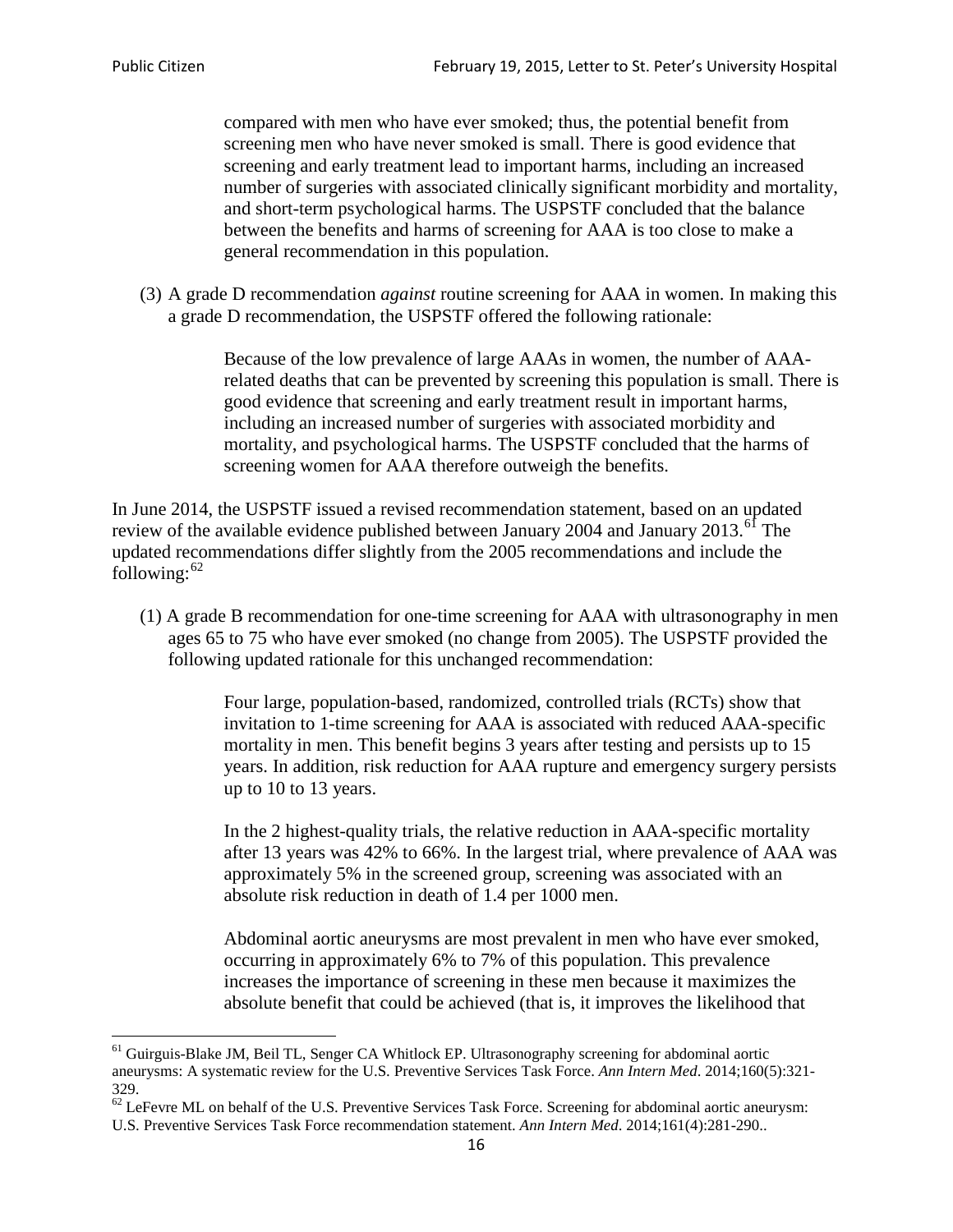men in this group will benefit from screening). Convincing evidence shows that 1-time screening with ultrasonography results in a moderate benefit in men aged 65 to 75 years who have ever smoked.

The USPSTF concluded with high certainty that screening for AAA with ultrasonography in men ages 65 to 75 who have ever smoked has a moderate net benefit.

(2) A grade C recommendation that clinicians *selectively* offer screening for AAA in men ages 65 to 75 who have never smoked rather than routinely screening all men in this group. Evidence indicates that the net benefit of screening all men ages 65 to 75 years who have never smoked is small. In determining whether this service is appropriate in individual cases, patients and clinicians should consider the balance of benefits and harms on the basis of evidence relevant to the patient's medical history, family history, other risk factors, and personal values. The USPSTF offered the following rationale for this new recommendation:

> Screening men overall reduces AAA-specific death, rupture, and emergency surgery. However, the lower prevalence of AAA in men who have never smoked (approximately 2%) substantially reduces the absolute benefit (that is, it greatly lowers the probability that men in this group will benefit from screening). Adequate evidence shows that 1-time screening for AAA with ultrasonography results in a small benefit in men aged 65 to 75 years who have never smoked.

The USPSTF also suggested the following clinical considerations with respect to this new recommendation:

Despite the demonstrated benefits of screening for AAA in men overall, the lower prevalence of AAA in male never-smokers versus male ever-smokers suggests that clinicians should consider a patient's risk factors and the potential for harm before screening for AAA rather than routinely offering screening to all male never-smokers. Important risk factors for AAA include older age and a firstdegree relative with an AAA; other risk factors include a history of other vascular aneurysms, coronary artery disease, cerebrovascular disease, atherosclerosis, hypercholesterolemia, obesity, and hypertension. Factors associated with a reduced risk for AAA include African American race, Hispanic ethnicity, and diabetes.

(3) An I statement concluding that the current evidence is insufficient to assess the balance of benefits and harms of screening for AAA in women ages 65 to 75 who have ever smoked. (An I statement means the USPSTF concludes that the current evidence is insufficient to assess the balance of benefits and harms of the service. Evidence may be lacking, of poor quality, or conflicting, and the balance of benefits and harms cannot be determined.) The USPSTF offered the following rationale for this draft statement:

> *Potential Preventable Burden.* A screening study in Sweden found that the prevalence of AAA in women aged 70 years was low (0.8%) for ever-smokers but increased to 2.0% for current smokers. A meta-analysis of individual-patient data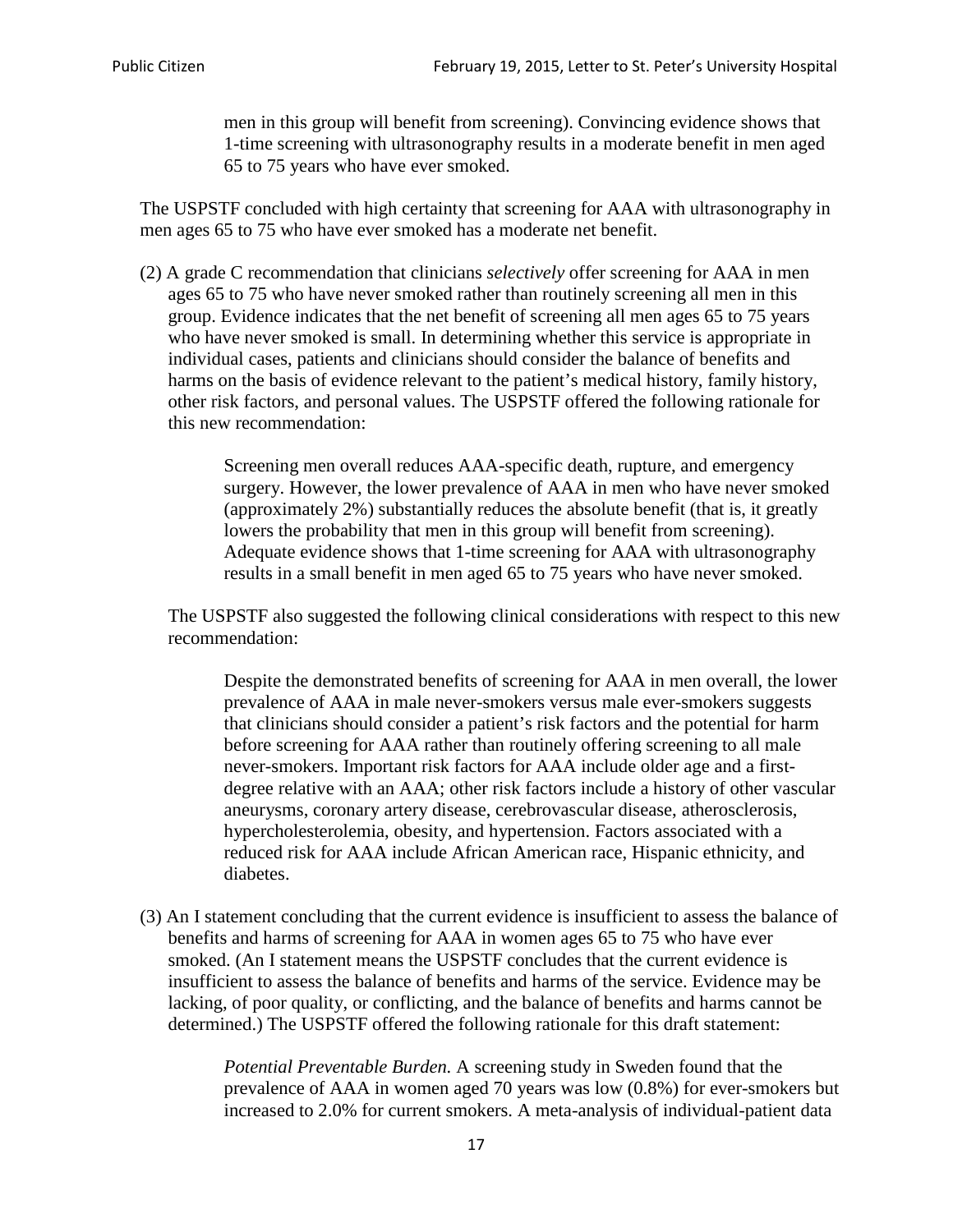found that women have a higher risk than men for AAA rupture at the same diameter (hazard ratio [HR], 3.76 [95% CI, 2.58 to 5.47]). However, AAAassociated deaths occur at an older age in women (at a time of increased competing causes of death and a declining benefit–risk ratio for operative interventions), with 70% of deaths occurring after age 80 years in women compared with fewer than 50% in men. In the only screening RCT that included women, most screen-detected AAAs in women were small (3.0 to 3.9 cm) and AAA-specific mortality was low in screened and unscreened women  $(<0.2\%)$ after 10 years.

*Potential Harms.* Four RCTs (primarily done in men) showed that screening for AAA doubled the rate of AAA-associated surgeries, largely driven by an increase in elective surgeries. Most screen-detected AAAs were below the 5.5-cm threshold for immediate repair. This finding generally results in long-term or lifelong surveillance and is probably associated with some amount of overtreatment, although the magnitude of this burden is difficult to quantify.

Most screening trials reported an associated decrease in emergency AAA repairs and a reduced 30-day mortality rate associated with emergency surgery in populations invited to screen, although mortality associated with elective surgery was not reduced. Operative mortality associated with AAAs is higher in women than in men (7% vs. 5% for open repair and 2% vs. 1% for endovascular repair, respectively).

*Costs.* In addition to the cost of ultrasonography screening (approximately \$100), the estimated potential associated cost of elective surgery to repair a screendetected AAA ranges from \$37 000 to \$43 000. Potential opportunity costs also may arise, because screening may take the place of other preventive activities that may be more beneficial to the patient.

*Current Practice.* Screening for AAA is provided as part of the "welcome-to-Medicare visit" for women who have a family history of AAA. However, the evidence is insufficient to accurately characterize current practice patterns related to screening for AAA in women.

A retrospective analysis from 2000 to 2010 used the National Inpatient Sample, a database that has a stratified 20% random sample of all nonfederal inpatient hospital admissions in the United States. This analysis found that women are more likely than men to have open surgery versus endovascular aneurysm repair (EVAR) for unruptured AAA (24% vs. 17%, respectively), potentially because of issues with access to the iliac artery (that is, smaller artery size) that may preclude endovascular management.

A retrospective review of 4026 AAA repairs in the Vascular Study Group of New England database (a voluntary registry from 30 academic and community hospitals in the 6 New England states) reported that women were more likely than men to have open surgery versus EVAR and to be older and have smaller aortic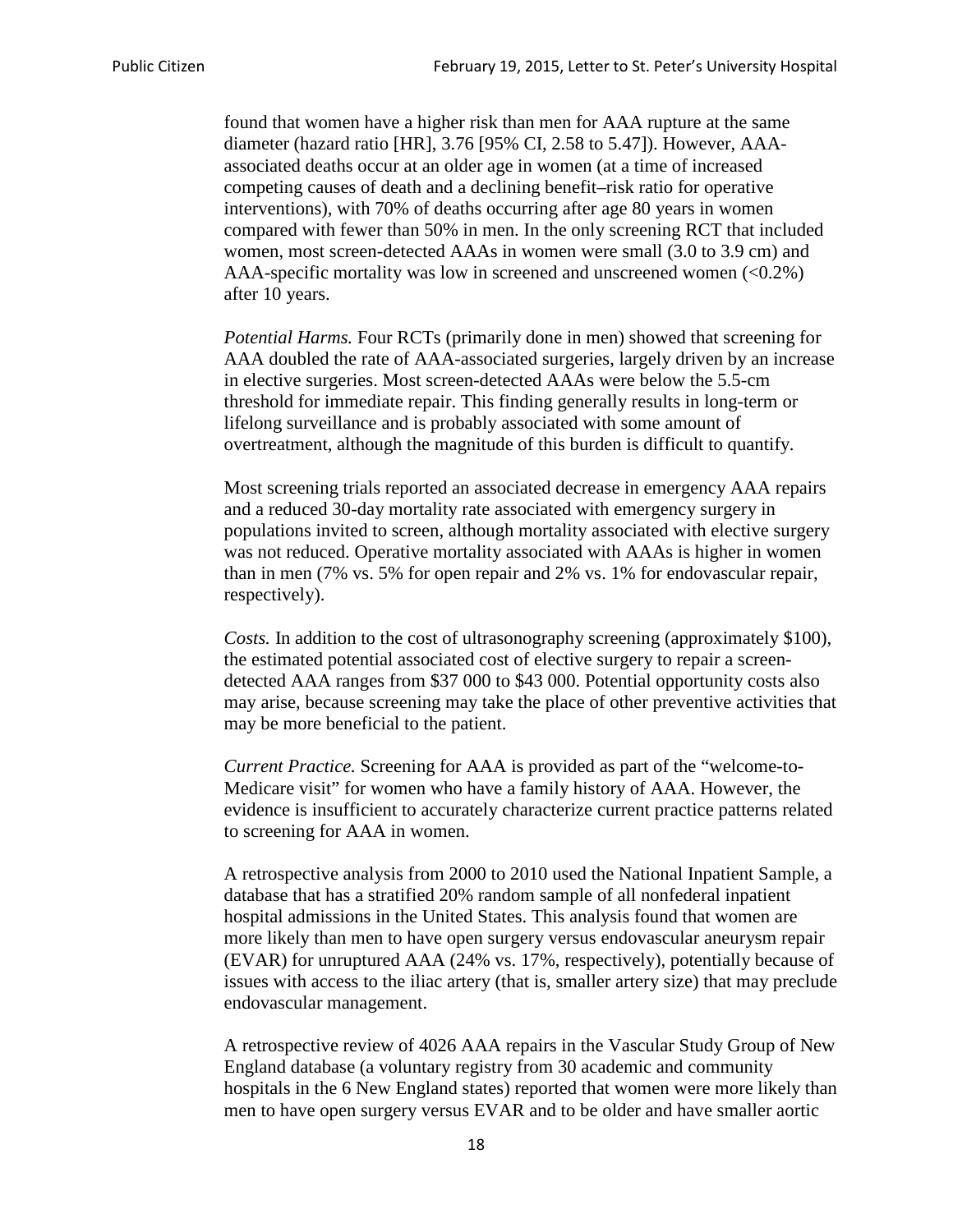diameters at the time of repair. Postoperative complications were higher in women than in men after elective EVAR or open repair, including emergency reoperations, dysrhythmias, leg ischemia or emboli, bowel ischemia, or need for discharge to another medical facility rather than home.

(4) A grade D recommendation *against* routine screening for AAA in women who have never smoked. The USPSTF offered the following rationale for this draft updated recommendation:

> The prevalence of AAA in women who have never smoked is low (0.03% to 0.60% in women aged 50 to 79 years). The evidence also shows no apparent benefit of screening for AAA in women. The USPSTF therefore concludes that adequate evidence shows that the absolute benefit of 1-time screening for AAA with ultrasonography in women who have never smoked can effectively be bounded at none or almost none.

In discussing the harms of detection and early treatment of AAAs, the USPSTF noted the following: $63$ 

In the available trials, groups invited to screening were approximately twice as likely as control groups to have any AAA surgery within 3 to 5 years, predominantly driven by an increase in elective surgeries. More than 90% of AAAs identified by screening were below the 5.5-cm threshold for immediate repair. Detecting smaller AAAs generally leads to long-term (potentially lifelong) surveillance.

A person's risk for death related to elective surgery for AAA is lower than that for death related to emergency surgery for rupture. However, the increase in the overall rates of detection and surgery in the screening groups still potentially represents a harm. A proportion of AAAs will never rupture because they do not advance or because a person dies of a competing cause.

The exact extent of overdiagnosis and overtreatment is difficult to estimate. One study from Massachusetts General Hospital reviewed 24 000 consecutive autopsies between 1952 and 1975 and found that 75% of the 473 patients who died with an undetected or unoperated AAA had a cause of death not related to the AAA (41% were >5.1 cm in diameter). Given that even elective treatment is associated with some risk for perioperative mortality, overtreatment is an important issue to consider when deciding whether to screen for this condition....

Convincing evidence shows that the harms associated with 1-time screening for AAA with ultrasonography are at least small in all populations and potentially higher in women because of their higher risk for operative mortality.

In 2011, the Society for Vascular Surgery issued a position statement on vascular screening recommending a one-time ultrasound screening for AAA for all men age 65 or older and

<span id="page-18-0"></span><sup>63</sup> *Ibid*.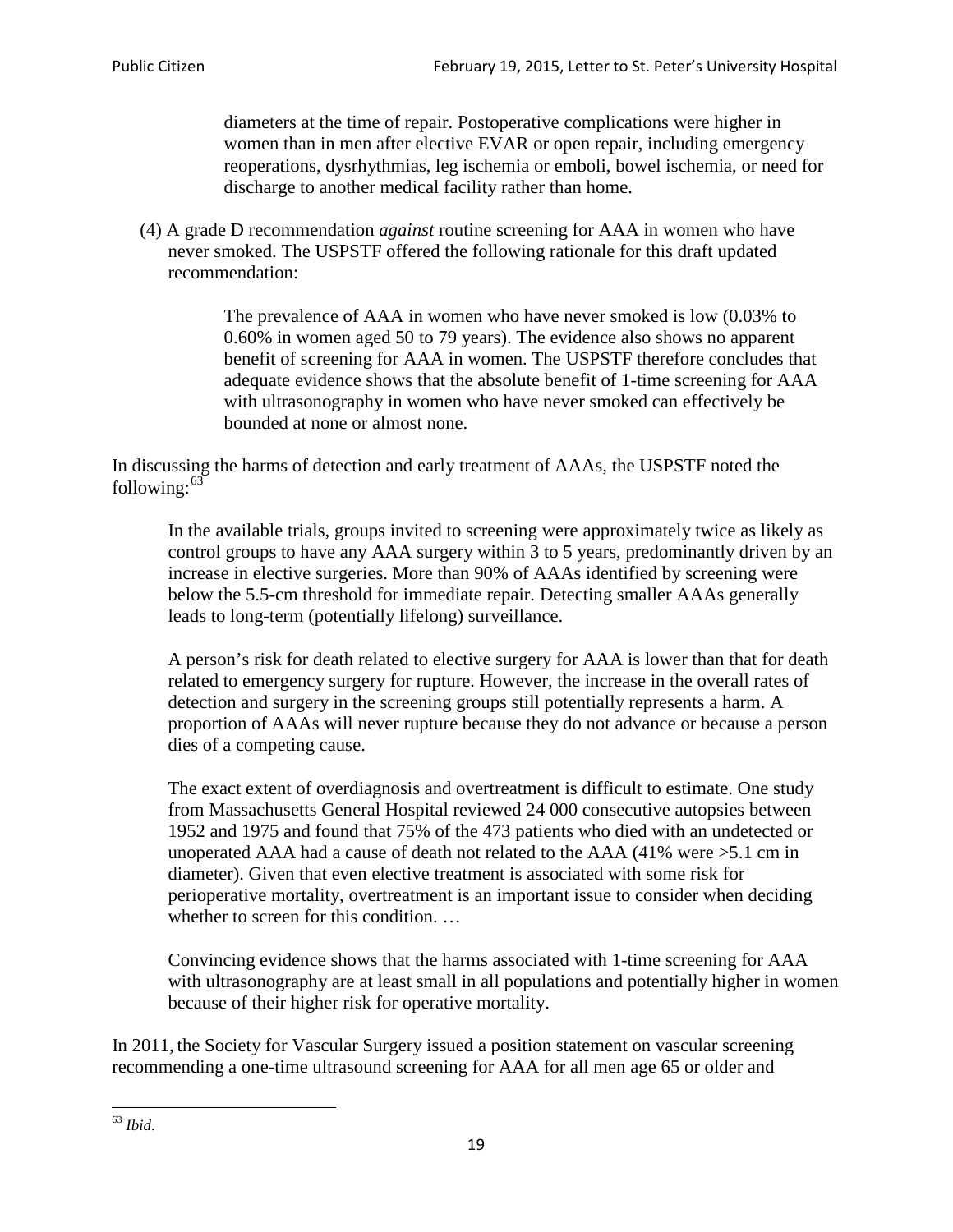screening men as early as age 55 who have a family history of AAA.<sup>[64](#page-19-0)</sup> The society also recommended one-time ultrasound screening for AAA for all women age 65 or older who have a family history of AAA or have smoked.

In 2012, the ACCF, American College of Radiology, American Institute of Ultrasound in Medicine, American Society of Echocardiography, American Society of Nephrology, Intersocietal Commission for the Accreditation of Vascular Laboratories, Society for Cardiovascular Angiography and Interventions, Society of Cardiovascular Computed Tomography, Society for Interventional Radiology, Society for Vascular Medicine, and Society for Vascular Surgery jointly issued evidence-based appropriate use criteria for noninvasive vascular testing (ultrasound and physiological testing) for a variety of possible indications.<sup>[65](#page-19-1)</sup> For each indication, these organizations classified the use of noninvasive vascular testing into one of the following three categories:

- **Appropriate:** The test is one in which the expected incremental information, combined with clinical judgment, exceeds the expected negative consequences — including the risks of the procedure itself and the downstream impact of poor test performance such as delay in diagnosis (false-negatives) or inappropriate diagnosis (false-positives) — by a sufficiently wide margin for the specific indication that the procedure is generally considered acceptable care and a reasonable approach for the indication.
- **Uncertain:** The test *may* be generally acceptable and *may* be a reasonable approach for the specific indication; uncertainty also implies that more research and/or patient information is needed to classify the indication definitively.
- **Inappropriate:** The test *is not* generally acceptable and *is not* a reasonable approach for the specific indication.

These organizations classify screening for AAA as *inappropriate* for anyone under age 65 with no history of smoking, except as noted below. They also classify such screening as *uncertain* for anyone 65 or older with no history of smoking.

These organizations did classify screening for AAA as *appropriate* for the following subgroups:

- Adults older than age 60 with a first-degree relative with an AAA.
- Adults age 65 or older who are current or former smokers.

In summary, the USPSTF and many other major medical professional organizations recommended against routine screening for AAA, or designate such screening as inappropriate for those individuals who are not at high risk for developing AAA. Screening for AAA in the

<span id="page-19-0"></span><sup>64</sup> Society for Vascular Surgery. SVS Position Statement on Vascular Screenings. January 2011. [http://www.vascularweb.org/about/positionstatements/Pages/svs-position-statement-on-vascular-screening.aspx.](http://www.vascularweb.org/about/positionstatements/Pages/svs-position-statement-on-vascular-screening.aspx) 

<span id="page-19-1"></span>Accessed August 21, 2014.<br><sup>65</sup> Mohler ER, Gornik HL, Gerhard-Herman M, et al. ACCF/ACR/AIUM/ASE/ASN/ICAVL/SCAI/SCCT/SIR/ SVM/SVS 2012 appropriate use criteria for peripheral vascular ultrasound and physiological testing part I: Arterial ultrasound and physiological testing*. J Am Coll Cardiol*. 2012;60(3):242-276.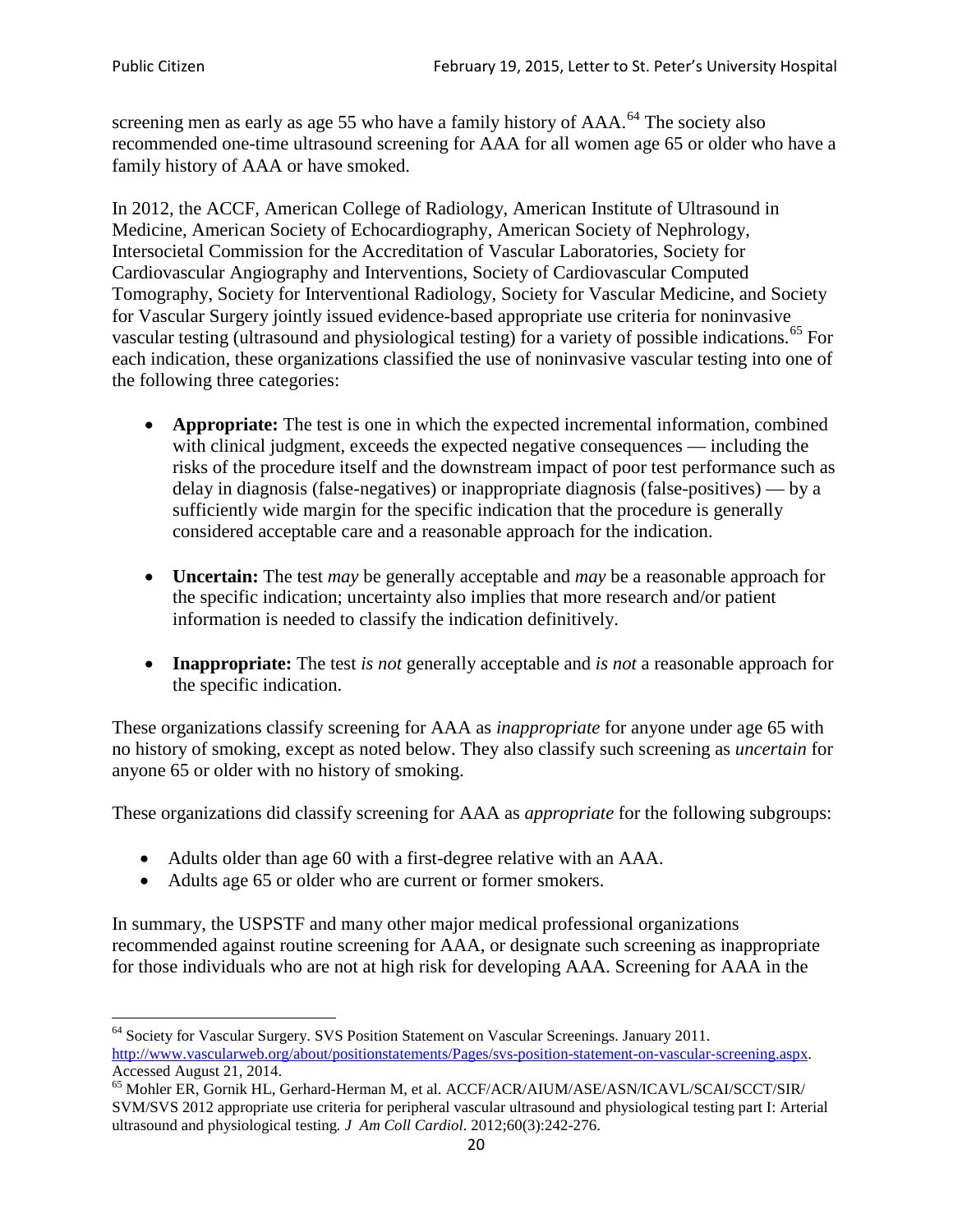general, asymptomatic population has *not* been shown to significantly improve clinical outcome and is likely to do more harm than good.

### **D. Peripheral Arterial Disease Test:**

The Life Line Screening online promotional materials state:<sup>[66](#page-20-0)</sup>

Peripheral Arterial Disease (PAD), more commonly known as hardening of the arteries, affects about eight million Americans. It is a condition in which the large and mediumsized arteries supplying blood to the legs become narrow or clogged, constricting the flow of blood. PAD is caused by atherosclerosis, a gradual process in which cholesterol and scar tissue build up, forming a substance called plaque that clogs the artery. PAD not only causes pain and disability, it also is associated with a much higher risk of heart disease. …

Peripheral Arterial Disease Screening

o A quick, easy and non-invasive procedure, PAD screening is done by using the ankle-brachial index (ABI). After removing your socks and shoes, you will have pressure cuffs placed around your upper arms and ankles. A small ultrasound device will then measure the systolic blood pressure in your limbs. …

Who should have a peripheral arterial disease screening?

• Anyone with risk factors

How often should I get a peripheral arterial disease screening?

• Annually

In 2012, the ACCF, American College of Radiology, American Institute of Ultrasound in Medicine, American Society of Echocardiography, American Society of Nephrology, Intersocietal Commission for the Accreditation of Vascular Laboratories, Society for Cardiovascular Angiography and Interventions, Society of Cardiovascular Computed Tomography, Society for Interventional Radiology, Society for Vascular Medicine, and Society for Vascular Surgery jointly issued evidence-based appropriate use criteria for noninvasive vascular testing (ultrasound and physiological testing) for a variety of possible indications. These appropriate use criteria identify the following as the only appropriate indications for lower extremity artery testing with ABI: patients with diminished pulses, femoral bruit, age greater than 50 with diabetes or smoking, or age greater than 70, which is consistent with ACC/AHA PAD guidelines. The evaluation with ABI for those younger than 50 and those with diabetes was classified as uncertain.<sup>[67](#page-20-1)</sup>

<span id="page-20-0"></span><sup>&</sup>lt;sup>66</sup> Life Line Screening. Peripheral arterial disease screening. [http://www.lifelinescreening.com/What-We-Do/What-](http://www.lifelinescreening.com/What-We-Do/What-We-Screen-For/Peripheral-Arterial-Disease)[We-Screen-For/Peripheral-Arterial-Disease.](http://www.lifelinescreening.com/What-We-Do/What-We-Screen-For/Peripheral-Arterial-Disease) Accessed January 9, 2015.<br><sup>67</sup> Mohler ER, Gornik HL, Gerhard-Herman M, et al. ACCF/ACR/AIUM/ASE/ASN/ICAVL/SCAI/SCCT/SIR/

<span id="page-20-1"></span>SVM/SVS 2012 appropriate use criteria for peripheral vascular ultrasound and physiological testing part I: Arterial ultrasound and physiological testing. *J Am Coll Cardiol*. 2012;60(3):242-276.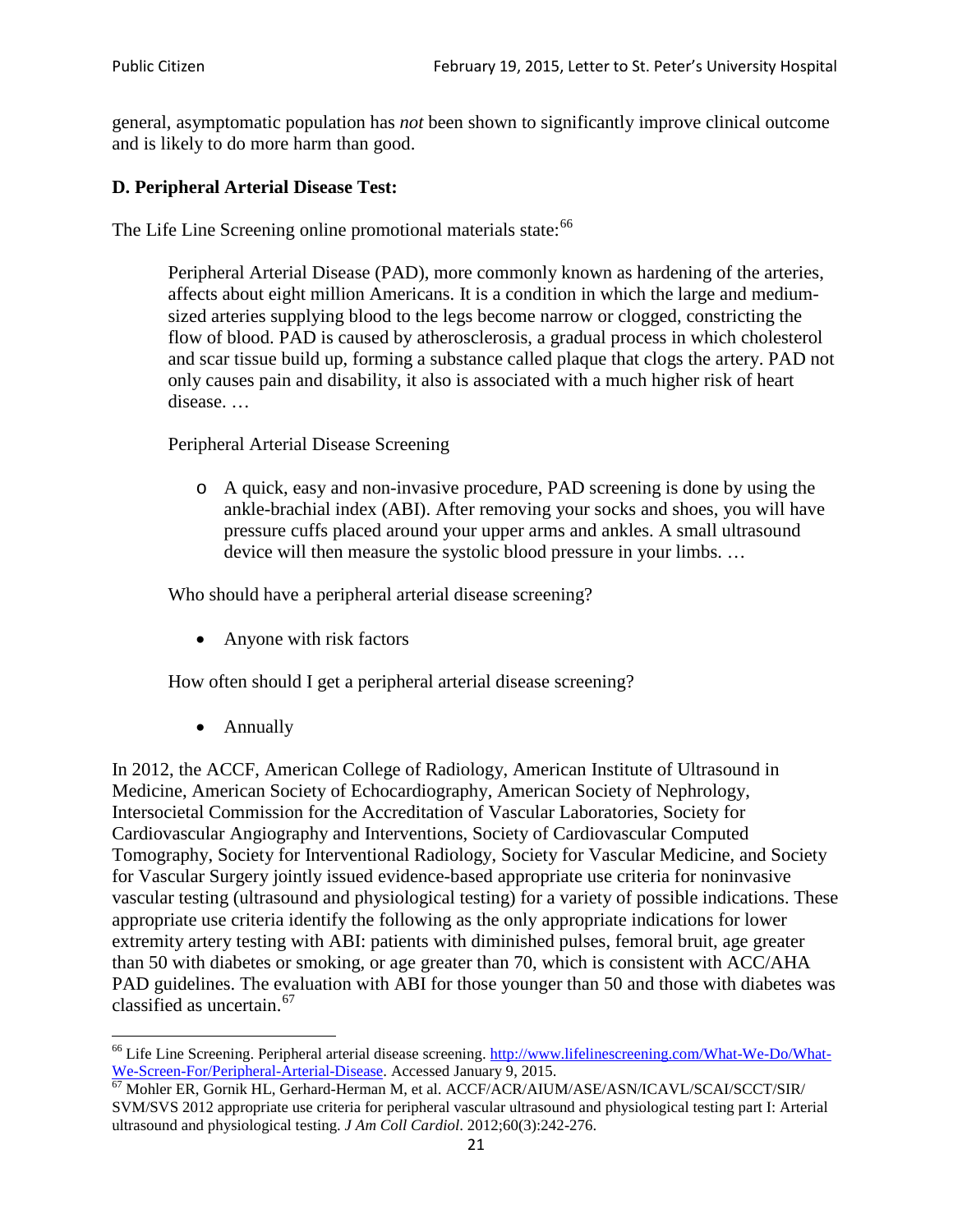In 2013, the USPSTF, based on a systematic review of the scientific literature,<sup>[68](#page-21-0)</sup> issued a grade I statement on ABI testing, concluding that the current evidence is *insufficient* to assess the balance of benefits and harms of screening for peripheral artery disease and cardiovascular disease risk assessment with ABI in adults.<sup>[69](#page-21-1)</sup> In making this statement, the USPSTF noted the following regarding its assessment of the possible benefits and harms of ABI screening:

#### **Benefits of Detection and Early Treatment**

The USPSTF found no evidence that screening for and treatment of PAD in asymptomatic patients leads to clinically important benefits. It also reviewed the potential benefits of adding the ABI to the Framingham Risk Score (FRS) and found evidence that this results in some patient risk reclassification; however, how often the reclassification is appropriate or whether it results in improved clinical outcomes is not known.

Determining the overall benefit of ABI testing requires not only evidence on appropriate risk reclassification but also evidence that this reclassification leads to treatments shown to improve clinical outcomes. One randomized trial found that aspirin did not reduce [cardiovascular disease] events in patients with a low ABI. No studies assessed the effect of lipid-lowering therapy or other cardiovascular risk reduction interventions in patients with asymptomatic PAD and no known diagnosis of [cardiovascular disease] or diabetes. The USPSTF found inadequate evidence that early treatment of screen-detected PAD leads to improvement in clinical outcomes.

#### **Harms of Detection and Early Treatment**

The USPSTF found no studies addressing the magnitude of harms of screening for PAD with the ABI; however, the direct harms to the patient of screening itself, beyond the time needed for the test, are probably minimal. Other harms resulting from testing may include false-positive results, exposure to gadolinium or contrast dye if magnetic resonance angiography (MRA) or computed tomography angiography (CTA) is used to confirm diagnosis, anxiety, labeling, and opportunity costs.

The USPSTF found inadequate evidence on the harms of early treatment of screendetected PAD. One study showed that low-dose aspirin treatment in asymptomatic patients with a low ABI may increase bleeding. Additional harms associated with treatment include use of unnecessary medications (or higher doses) and their resulting adverse effects and discontinuation of medications known to be effective in patients with established coronary artery disease (CAD) if the patient is reclassified to a lower risk category on the basis of a normal ABI.

We are not aware of any major medical professional organization that endorses such screening for peripheral vascular disease with ABI in the general asymptomatic population.

Moreover, treatment benefits for asymptomatic individuals with screen-detected PAD are not well established, and there appear to be no studies that directly assess the impact of screening

<span id="page-21-0"></span><sup>&</sup>lt;sup>68</sup> Lin JS, Olson CM, Johnson ES, Whitlock EP. The ankle-brachial index for peripheral artery disease screening and cardiovascular disease prediction among asymptomatic adults: A systematic evidence review for the U.S. Preventive Services Task Force. *Ann Intern Med.* 2013;159(5):333-341.<br><sup>69</sup> Moyer VA, U.S. Preventive Services Task Force. Screening for peripheral artery disease and cardiovascular

<span id="page-21-1"></span>disease risk assessment with the ankle–brachial index in adults: U.S. Preventive Service Task Force recommendation statement. *Ann Intern Med.* 2013;159(5):342-348.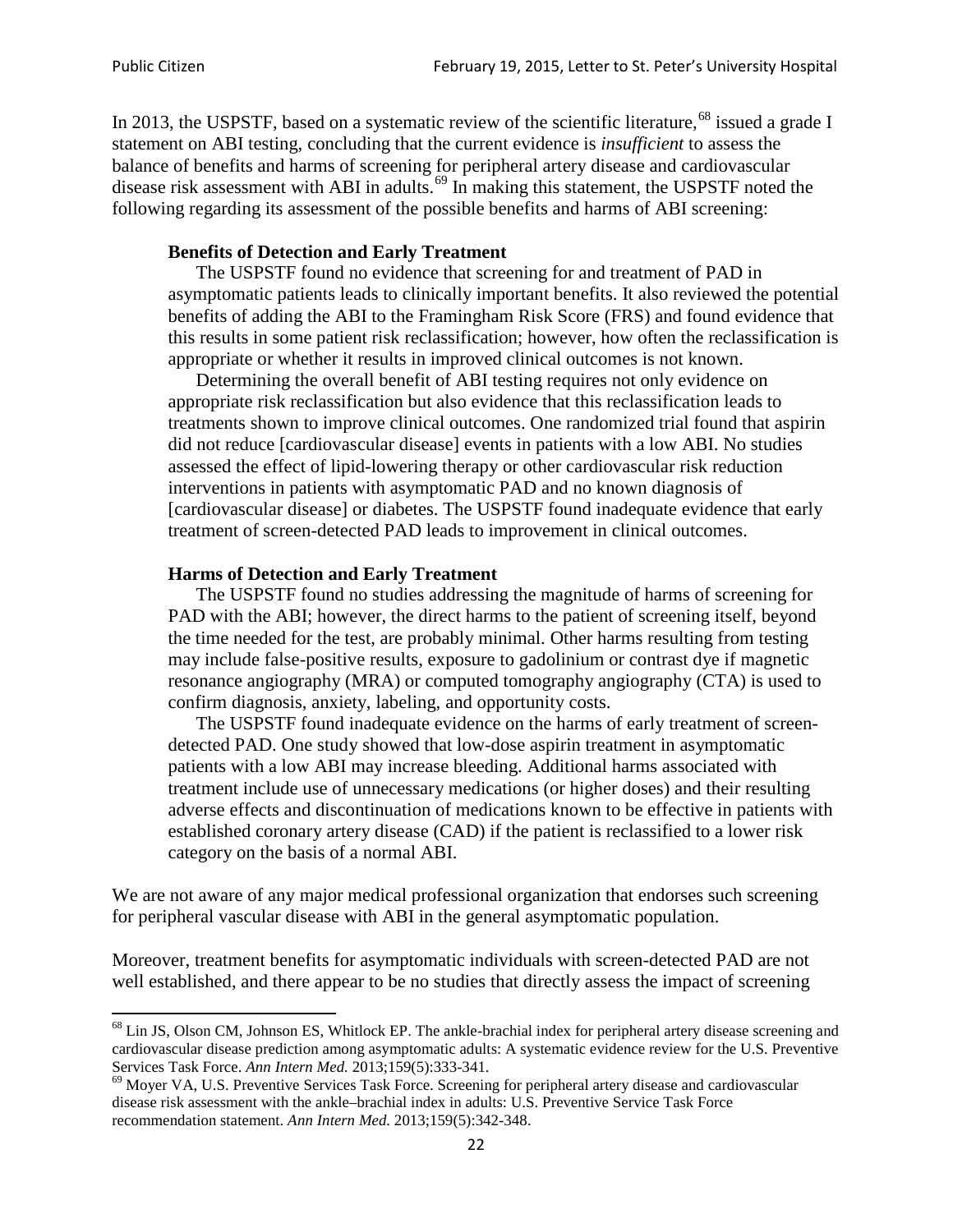unselected adults (or generally asymptomatic adults) with ABI on cardiovascular disease or PAD health outcomes.<sup>[70](#page-22-0)</sup>

### **E. Osteoporosis Screening/Bone Density Test**

The Life Line Screening online promotional materials state: $71$ 

Osteoporosis is a disease in which bone becomes extremely fragile. Bone is a complex living tissue that can be weakened by poor diet and lack of exercise.

As we age, bones begin to break down faster than new bone can be formed. Osteoporosis removes minerals from bones until they become so weak and brittle that they fracture very easily. Actions such as bending to pick up a newspaper, lifting a vacuum, or even coughing can cause a fracture. Some fractures, such as hip fractures, may require hospitalization or major surgery, and may result in disability or even death.

Screening for Osteoporosis

• An easy and painless procedure, an osteoporosis screening requires you to place your foot in an ultrasound device called a bone densitometer. This device then measures the bone mineral density [BMD] of your heel. The heel is measured because its bone is similar to that found in the hip, where fractures most often occur. …

Who should have an Osteoporosis screening?

• Anyone who has the risk factors associated with the disease ...

How often should I get an Osteoporosis screening?

• Annually

Several major medical professional organizations affirmatively recommend screening for osteoporosis in *certain high-risk individuals*, but we are not aware of any major medical professional organization that endorses such screening *annually* for any group of individuals.

In 2008, the American College of Physicians issued the following evidence-based recommendation for osteoporosis screening in men: $^{72}$  $^{72}$  $^{72}$ 

(1) Clinicians should periodically perform individualized assessment of risk factors for osteoporosis in older men (Grade: strong recommendation; moderate-quality evidence).

<span id="page-22-0"></span><sup>70</sup> [Lin JS,](http://www.ncbi.nlm.nih.gov/pubmed?term=Lin%20JS%5BAuthor%5D&cauthor=true&cauthor_uid=24156115) [Olson CM,](http://www.ncbi.nlm.nih.gov/pubmed?term=Olson%20CM%5BAuthor%5D&cauthor=true&cauthor_uid=24156115) [Johnson ES,](http://www.ncbi.nlm.nih.gov/pubmed?term=Johnson%20ES%5BAuthor%5D&cauthor=true&cauthor_uid=24156115) et al. *The Ankle Brachial Index for Peripheral Artery Disease Screening and Cardiovascular Disease Prediction in Asymptomatic Adults: A Systematic Evidence Review for the U.S. Preventive Services Task Force*. Rockville, MD: Agency for Healthcare Research and Quality; 2013.<br>http://www.ncbi.nlm.nih.gov/books/NBK164524. Accessed December 29, 2014.

<span id="page-22-1"></span> $\frac{1}{71}$  Life Line Screening. Osteoporosis screening/bone density test. [http://www.lifelinescreening.com/What-We-](http://www.lifelinescreening.com/What-We-Do/What-We-Screen-For/Osteoporosis) $\frac{Do/What-We-Screen-For/Osteoporosis}{72}$  Qaseem A, Snow V, Shekelle P, et al. Screening for osteoporosis in men: A clinical practice guideline from the

<span id="page-22-2"></span>American College of Physicians. *Ann Intern Med*. 2008;148(9):680-4.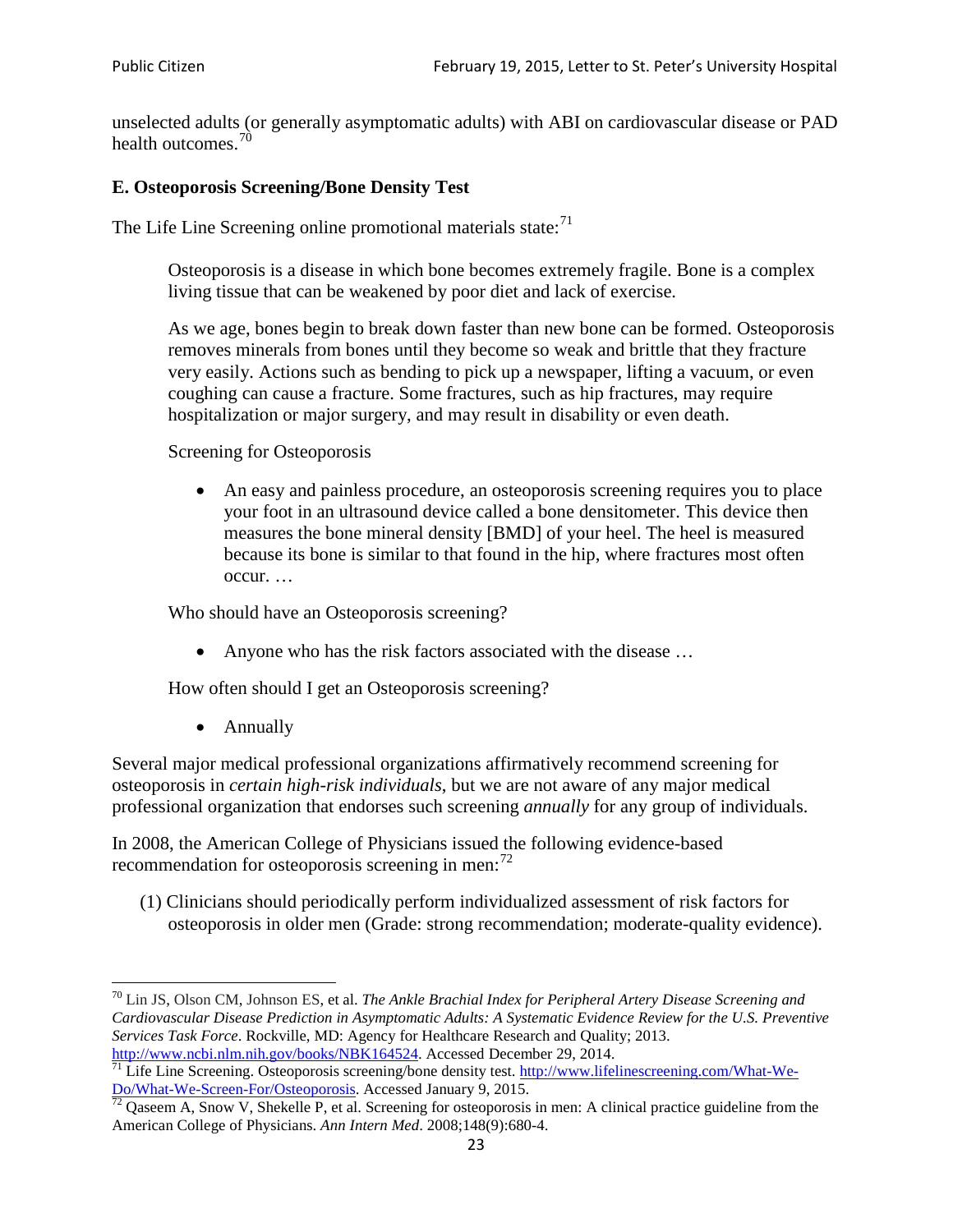A careful assessment of risk for osteoporosis in men is important. The appropriate age to start risk assessment is uncertain. However, by age 65 years, at least 6% of men have DXA [dual-energy X-ray absorptiometry]-determined osteoporosis, therefore, assessment of risk factors before this age is reasonable. Factors that increase the risk for osteoporosis in men include age (>70 years), low body weight (body mass index <20 to 25 kg/m2), weight loss (>10% [compared with the usual young or adult weight or weight loss in recent years]), physical inactivity (participates in no physical activities on a regular basis [walking, climbing stairs, carrying weights, housework, or gardening]), corticosteroid use, androgen deprivation therapy, and previous fragility fracture. Risk assessments should be updated periodically for men who choose not to be screened.

(2) Clinicians should obtain DXA for men who are at increased risk for osteoporosis and are candidates for drug therapy (Grade: strong recommendation; moderate-quality evidence).

Bone density measurement with DXA is the accepted reference standard for diagnosing osteoporosis in men. Men who are at increased risk for osteoporosis are candidates for DXA. Little evidence about alternatives to DXA exists. The 2 most studied methods are quantitative ultrasonography (usually of the calcaneus) and the OST [Osteoporosis Self-Assessment Tool]. Available evidence indicates that neither alternative is sufficiently sensitive or specific at predicting DXA-determined bone mass to be recommended as a substitute for DXA. Although 1 study has demonstrated a strong relationship between calcaneal ultrasonography and subsequent fracture, until treatment trials establish the effectiveness of therapy for osteoporosis diagnosed by ultrasonography rather than DXA, the role of ultrasonography in initiating therapy remains uncertain. No studies have evaluated the optimal intervals for repeated screening by using BMD measurement with DXA.

The evidence review showed that calcaneal ultrasonography predicts DXA-determined osteoporosis only modestly well. However, more important, it was a strong predictor of fracture in men. This may be because ultrasonography identifies other bone properties, such as bone quality, which may not be identified on DXA. Because treatment trials have not measured the effectiveness of therapy for osteoporosis diagnosed by ultrasonography rather than DXA, the role of ultrasonography in diagnosis remains uncertain.

In 2011, the USPSTF issued the following updated evidence-based recommendations for osteoporosis screening:<sup>[73](#page-23-0)</sup>

(1) A grade B recommendation for screening for osteoporosis in women aged 65 years or older and in younger women whose fracture risk is equal to or greater than that of a 65 year-old white woman who has no additional risk factors. In making this a grade B recommendation, the USPSTF offered the following rationale:

> No controlled studies have evaluated the effect of screening for osteoporosis on fracture rates or fracture-related morbidity or mortality.

<span id="page-23-0"></span><sup>&</sup>lt;sup>73</sup> U.S. Preventive Services Task Force. Screening for osteoporosis: U.S. Preventive Services Task Force recommendation statement. *Ann Intern Med*. 2011;154(5):356-364.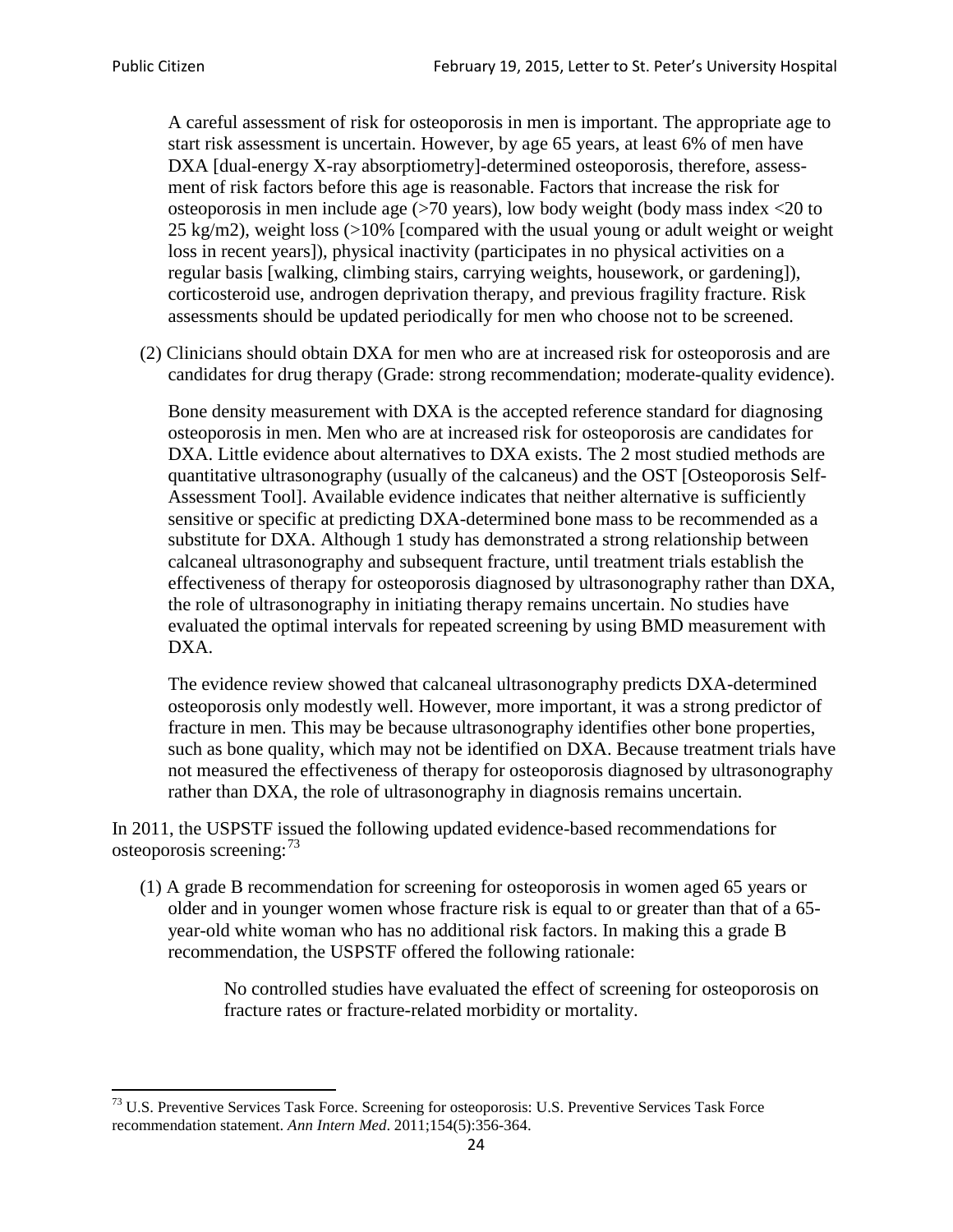In postmenopausal women who have no previous osteoporotic fractures, the USPSTF found convincing evidence that drug therapies reduce the risk for fractures. In women aged 65 years or older and in younger women whose fracture risk is equal to or greater than that of a 65-year-old white woman who has no additional risk factors, the USPSTF judged that the benefit of treating screeningdetected osteoporosis is at least moderate.

(2) An I statement concluding that the current evidence is insufficient to assess the balance of benefits and harms of screening for osteoporosis in men.

> Because of the lack of relevant studies, the USPSTF found inadequate evidence that drug therapies reduce the risk for fractures in men who have no previous osteoporotic fractures. The USPSTF identified the absence of randomized trials of primary fracture prevention in men who have osteoporosis as a critical gap in the evidence.

The USPSTF concludes that for men, evidence of the benefits of screening for osteoporosis is lacking and the balance of benefits and harms cannot be determined.

In discussing how often women should be screened for osteoporosis, the USPSTF noted the following: $74$ 

The potential value of rescreening women whose initial screening test did not detect osteoporosis is to improve fracture risk prediction. Evidence is lacking about optimal intervals for repeated screening and whether repeated screening is necessary in a woman with normal BMD. Because of limitations in the precision of testing, a minimum of 2 years may be needed to reliably measure a change in BMD; however, longer intervals may be necessary to improve fracture risk prediction. A prospective study of 4124 women aged 65 years or older found that neither repeated BMD measurement nor the change in BMD after 8 years was more predictive of subsequent fracture risk than the original measurement.

In 2012, the American College of Obstetricians and Gynecologists (ACOG) issued the following updated evidence-based recommendations on screening women for osteoporosis:<sup>[75](#page-24-1)</sup>

Bone density screening for women should begin at age 65 years. DXA absorptiometry screening can be used selectively for women younger than 65 years if they are postmenopausal and have other significant risk factors for osteoporosis or fracture.

Regarding how often women should be screened for osteoporosis, the ACOG recommended the following: $^{76}$  $^{76}$  $^{76}$ 

(1) In the absence of new risk factors, DXA screening should not be performed more frequently than every 2 years.

<span id="page-24-2"></span><span id="page-24-1"></span><span id="page-24-0"></span><sup>74</sup> *Ibid.* <sup>75</sup> American College of Obstetricians and Gynecologists. Osteoporosis. September 17, 2012. [http://www.guideline.gov/content.aspx?id=38413#Section420.](http://www.guideline.gov/content.aspx?id=38413#Section420) Accessed January 7, 2015.<br><sup>76</sup> *Ibid.*